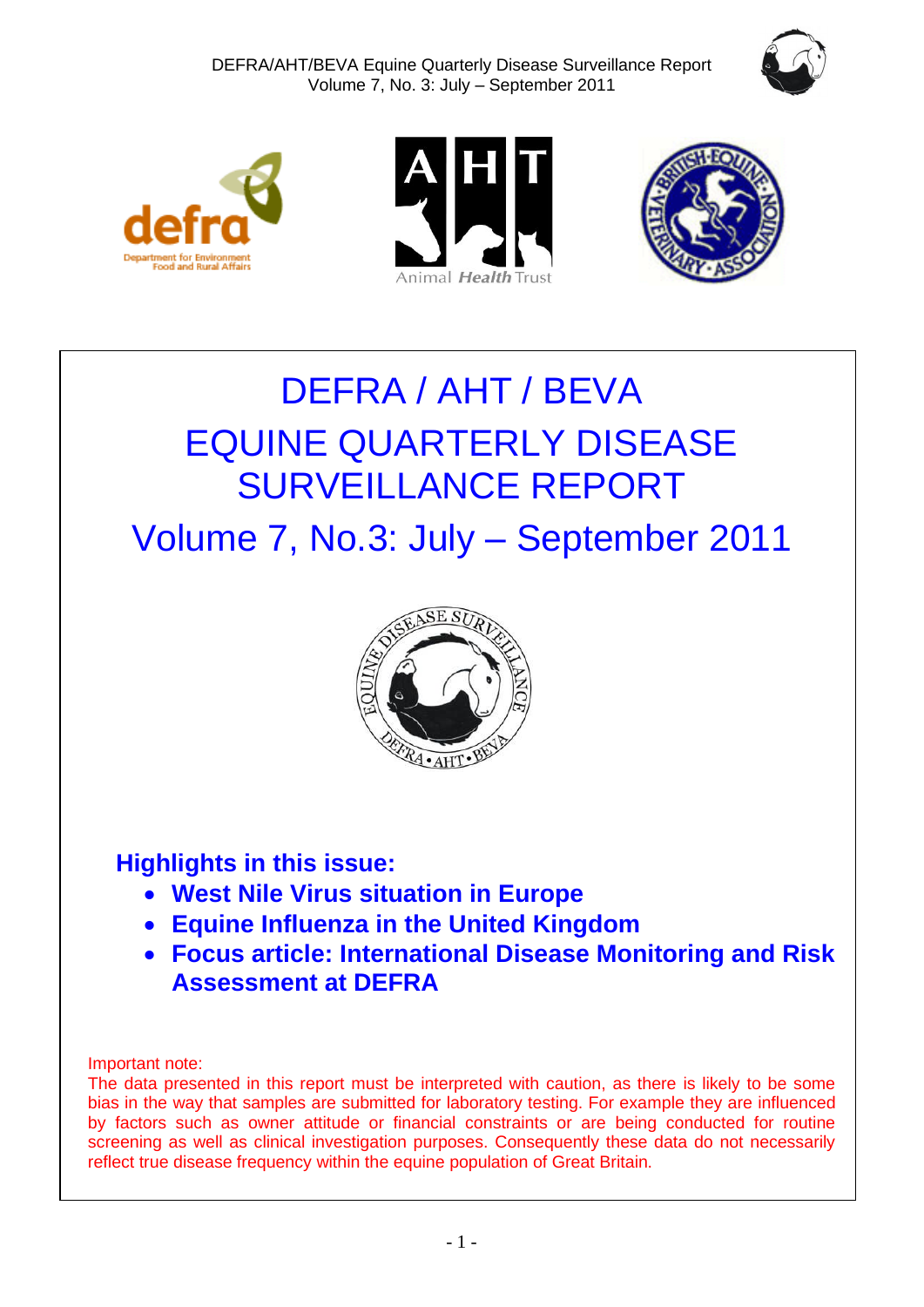

### **TABLE OF CONTENTS**

| <b>INTRODUCTION</b>                                                                        | 3                    |
|--------------------------------------------------------------------------------------------|----------------------|
| <b>VIROLOGY DISEASE REPORT FOR THE THIRD QUARTER OF 2011</b>                               | 8                    |
| <b>VIROLOGICAL DIAGNOSES FOR THE THIRD QUARTER OF 2011</b>                                 | 9                    |
| <b>BACTERIOLOGY DISEASE REPORT FOR THE THIRD QUARTER 2011</b>                              | 11                   |
| FOCUS ARTICLE: INTERNATIONAL DISEASE MONITORING AND RISK ASSESSMENT AT<br><b>DEFRA</b>     | <u> 12</u>           |
| <b>TOXIC AND PARASITIC DISEASE REPORT FOR THE THIRD QUARTER 2011</b>                       | 16                   |
| REPORT ON POST-MORTEM EXAMINATIONS FOR THE THIRD QUARTER 2011                              | 18                   |
| <b>EAST ANGLIA</b><br><b>HOME COUNTIES</b><br><b>SOUTH WEST</b><br><b>NORTHERN ENGLAND</b> | 18<br>19<br>19<br>20 |
| <b>WEST MIDLANDS</b><br><b>SCOTLAND</b><br><b>NORTHERN IRELAND</b>                         | 20<br>20<br>20       |
| <b>ACKNOWLEDGEMENTS</b>                                                                    | 21                   |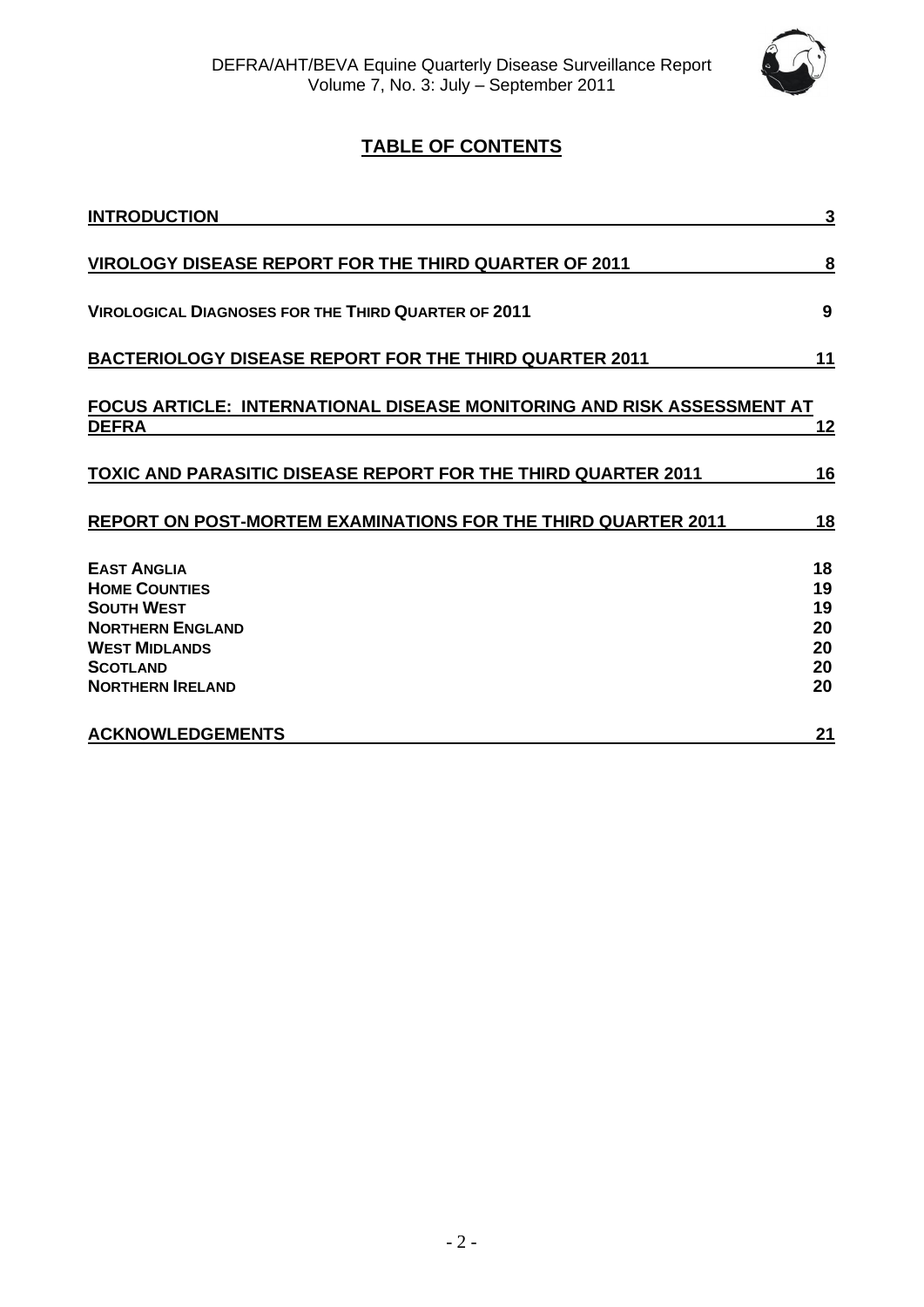

### **Introduction**

Welcome to the third quarterly equine disease surveillance report for 2011 produced by Department of Environment, Food and Rural Affairs (Defra), British Equine Veterinary Association (BEVA) and the Animal Health Trust (AHT). Regular readers will be aware that this report collates equine disease data arising from multiple diagnostic laboratories and veterinary practices throughout the United Kingdom giving a unique insight into equine disease occurrence on a national scale.

### **National disease occurrence**

### Equine Herpes Virus-1 (EHV-1)

As of 21<sup>st</sup> November 2011, two outbreaks of Equine Herpes Virus-1(EHV-1) have been reported in the West of England and confirmed by the Animal Health Trust.

The first outbreak, confirmed on 18<sup>th</sup> November, involved two clinically affected horses. Both horses were sports horse mares with foals at foot. One of the affected mares was euthanased after becoming recumbent; and the second horse showed signs of ataxia. Diagnosis was made on the basis of virus isolation and/or PCR on nasopharyngeal swabs and heparinised blood samples.

The second outbreak, confirmed on 19<sup>th</sup> November involved a vaccinated, non-Thoroughbred mare which had aborted. Since foetal tissues were unable to be recovered for post-mortem examination and testing, a diagnosis was made by positive PCR on placental tissues. The affected mare was kept with three other mares that are being closely monitored in isolation.

No links have been made between the two reported outbreaks with respect to their geographical locations.

### Equine Influenza (EI)

Equine influenza continues to be of importance within the United Kingdom. In this issue we report on several small outbreaks that have occurred in this quarter, mainly in unvaccinated horses. As of 21<sup>st</sup> November 2011, three further outbreaks of EI have been reported by the Animal Health Trust, of which two occurred in October.

On 14th October, EI was confirmed in a horse in East Sussex. The affected horse, an unvaccinated four-year old gelding, had recently been imported from Ireland and had travelled with a horse that showed clinical signs consistent with equine influenza. The affected horse showed clinical signs of a harsh cough, mucoid nasal discharge and mild malaise; and a diagnosis was made on the basis of a positive result on nucleoprotein ELISA on a nasopharyngeal swab. Two further horses on the premises developed similar clinical signs and have been isolated.

On 27th October equine influenza was confirmed in a horse in Devon. The diagnosis was made on the basis of a positive result via ELISA on a nasopharyngeal swab. The affected premises consisted of number of horses that had shown clinical signs of coughing, nasal discharge and malaise.

Finally, two horses from East Renfrewshire were confirmed with equine influenza on 1st November 2011. Both horses showed clinical signs of coughing, nasal discharge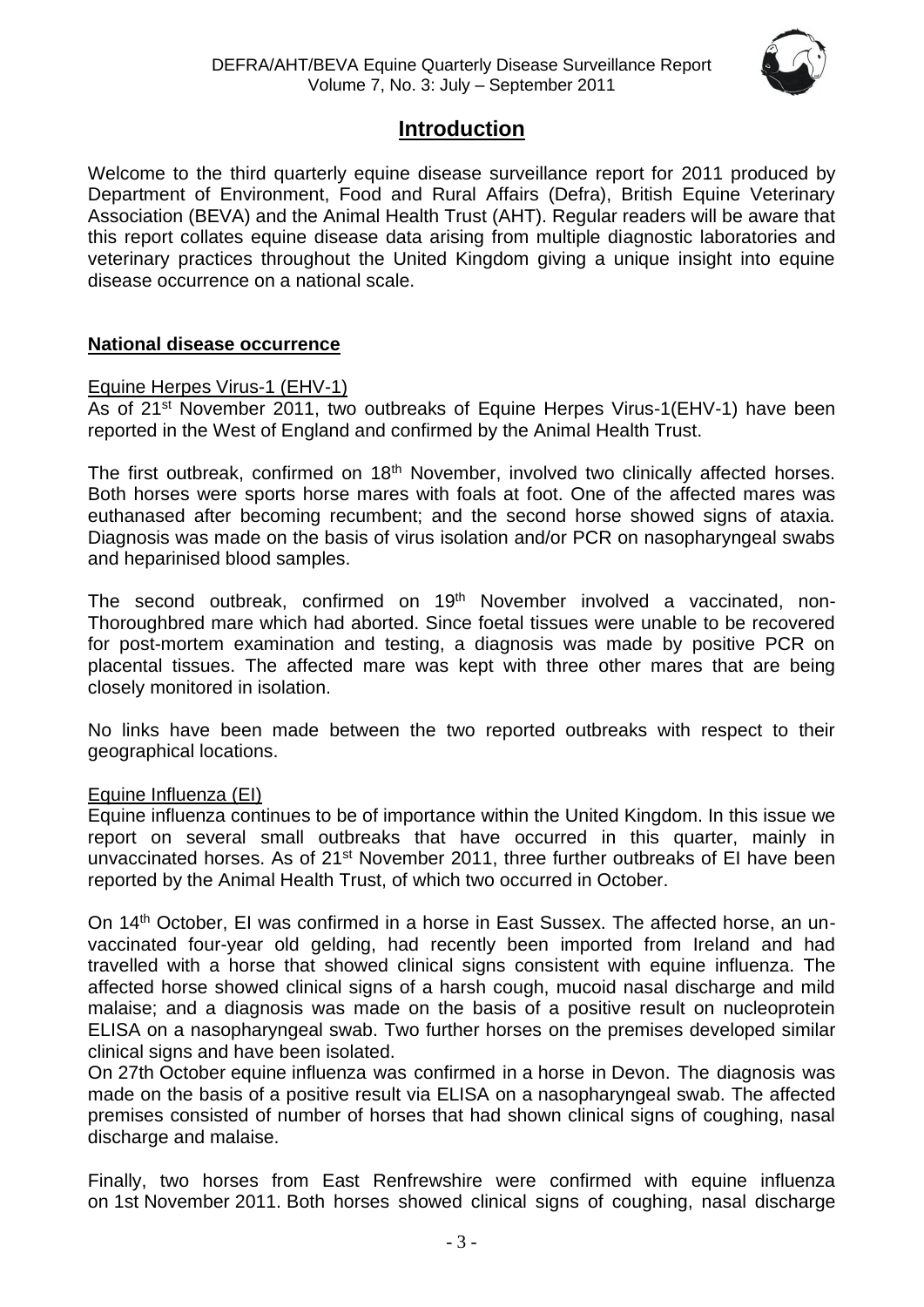

and lethargy. The diagnosis was made on the basis of positive results via ELISA on nasopharyngeal swabs.

These outbreaks have been reported by the new text alert service sponsored by Merial Animal Health, **Tell-Tail**. This free of charge service alerts practitioners to outbreaks of equine influenza in the UK by a text message to the practitioner's mobile phone. If you are an equine veterinary practitioner and would like to sign up for this scheme, please register at the following website [http://www.merial.co.uk.](http://www.merial.co.uk/) This service has also been offered to the members of the National Trainers Federation (NTF). If you would like to contact us regarding outbreaks of equine influenza virus or would like to sign up for our sentinel practice scheme, please send a message to: [equiflunet@aht.org.uk](mailto:equiflunet@aht.org.uk) or follow the link to [www.equiflunet.org.uk](http://www.equiflunet.org.uk/) for more information on equine influenza.

### **International disease occurrence**

### Hendra Virus

Hendra virus has been identified in Australia for a number of years. There were 14 separate incidents of Hendra reported in horses between 1994 and 2011, where one case was reported in New South Wales and the other cases occurred in Queensland.

Since 30<sup>th</sup> June 2011 Hendra virus has been confirmed as the cause of death of 21 horses on 17 properties in two states in Australia. Cases have included ten horses on eight properties in New South Wales; and eleven horses on nine properties in Queensland. Affected horses have been seen to show a range of clinical signs such as pyrexia, ataxia, wide-based stance, dull demeanour and an increase in heart and respiratory rates.

#### Glanders (*Burkholderia mallei*)

Glanders, a bacterial disease caused by *Burkholderia mallei,* has been eradicated from Europe for a number of years. Clinical signs of Glanders include nodular and ulcerative lesions of the skin, nasal septum and lungs and the disease can be transmitted between horses by direct and indirect contact. Since the incubation period of the disease is variable and clinical signs may not be recognised in the chronic form of the disease; sub-clinically infected horses are the most important source of infection. Prevention of the introduction of the disease relies on import restrictions on horses travelling from affected areas.

On the 11th of July 2011 the Lebanese Veterinary Office notified the World Organisation for Animal Health (OIE) of an outbreak of Glanders that first occurred in February 2011 affecting at least 25 horses, with laboratory diagnosis confirmed in May 2011. The outbreak was believed to have been related to trans-boundary animal movements. With respect to this outbreak, on 25th July 2011 ProMED-mail reported, based on information reported on the website Animal Health Online, that one horse was affected at the equestrian centre St. Jacob in Baettwil, in the Swiss canton of Solothurn. The horse was clinically normal but seropositive and had been recently imported from Lebanon.

On 21st August 2011 a further outbreak of Glanders was reported. The OIE reported an outbreak affecting three horses in Kabul, Afghanistan. The diagnosis was confirmed by bacteriology and the affected horses were euthanased. It is believed that the horses had been brought into the country before June 2011. They arrived from Pakistan in a group consisting of 130 horses.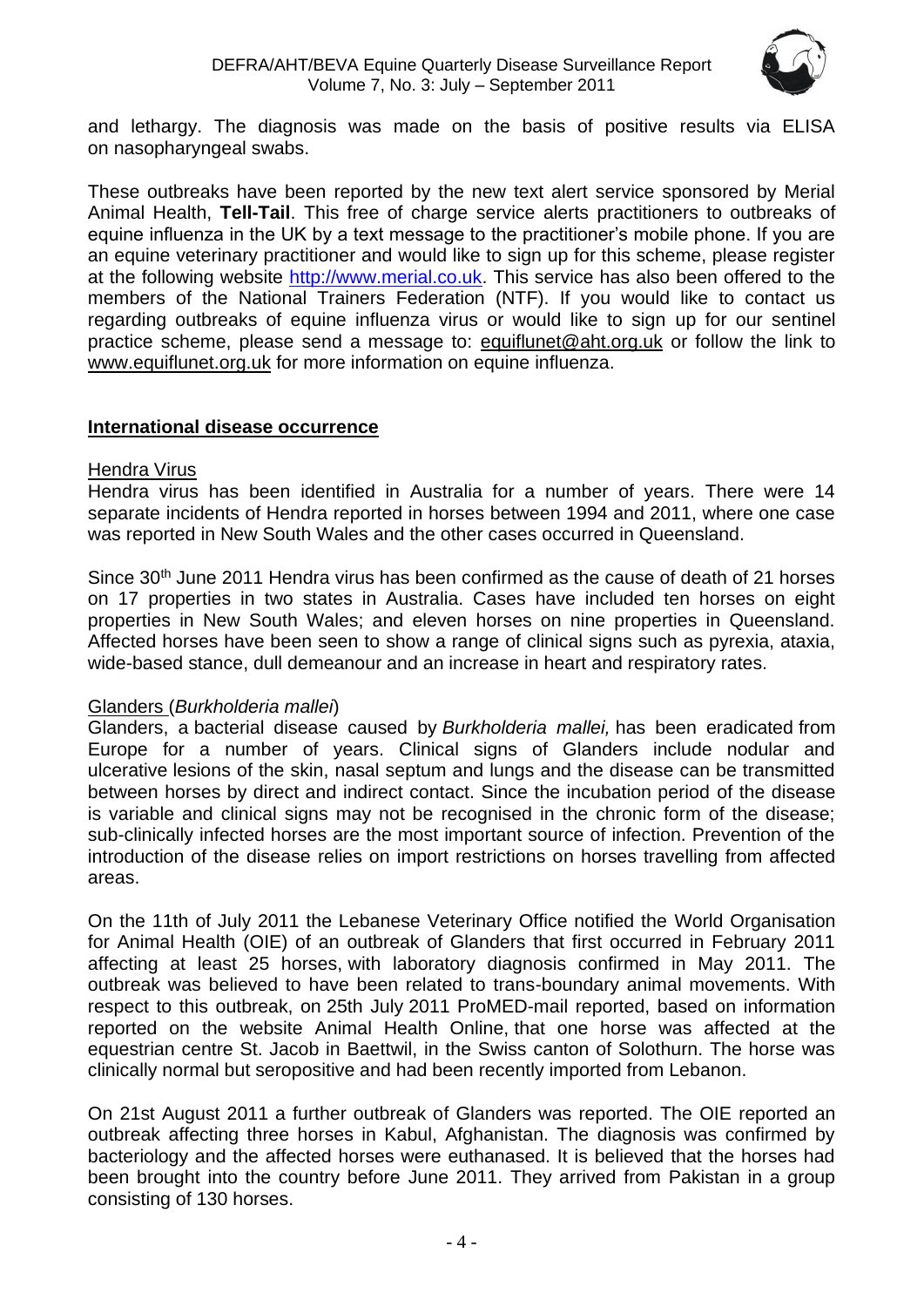

### Equine Herpes Virus-1

The California Department of Food and Agriculture have reported four outbreaks of equine herpes virus-1. An outbreak reported on 24th August 2011 occurred in Sonoma County, California, USA. It involved a 15-year-old Oldenburg mare that was treated at a veterinary referral hospital. Two additional horses with pyrexia tested positive via nasal swabs. On 13th September an outbreak was reported in Tuolumne County, California, USA with one mare affected and treated at a veterinary referral hospital. On 15th September, two further outbreaks were reported. One outbreak occurred in San Joaquine County, California, USA comprising two horses showing clinical signs of disease. It is reported that the horses were exposed to the virus on visiting Tuolumne County. The second outbreak occurred in Tuolumne County, California, USA and involved seven horses. Five horses showed neurological signs of disease and the remaining two horses were pyretic. One horse showing severe neurological signs was euthanased. Confirmed cases have been isolated and any in-contact horses have been quarantined.

In Orne, France, on 20th September 2011, the *Réseau d'Epidémio-Surveillance en Pathologie Equine* (RESPE) reported a single case of EHV-1 abortion. The affected horse was a Thoroughbred breeding mare which had been vaccinated. A positive diagnosis was made by PCR of foetal organs.

### Eastern Equine Encephalomyelitis (EEE)

During the quarter, the number of equine cases of EEE in the USA increased from 22 to 41 up to 28<sup>th</sup> September 2011. Conspicuous in this increase in the national total has been the surge of cases in Wisconsin (20), with 15 additional cases confirmed since September 8th. Other states reporting diagnosed cases of the disease include New York (11), Florida and Louisiana (3 apiece), Michigan (2), Mississippi and N. Carolina (with 1 case each).

### Equine Infectious Anaemia (EIA)

Several EIA positive horses were reported in Romania on 8th July 2011 by the RESPE. They were confirmed by serology between 26th May and 23rd June 2011 and based on information received from the French Ministry of Food, Agriculture and Fisheries. Eight positive EIA horses have been reported in the district of Brasov, with five horses affected on one premise and single horses affected on three other premises. Nine positive EIA horses have been reported in the district d'Alba with eight horses affected on one premise and a single horse affected on another premise. Five positive EIA horses have been reported in the district Vaslui, with two horses affected on one premise and single horses affected on three other premises. It is not clear whether the affected horses showed clinical signs or have been euthanased. On 26th July 2011 RESPE reported further cases of EIA in Romania. Six horses were confirmed positive by serology in the district d'Alba in Romania. In both reports, sampling was performed in the framework of the national programme of surveillance.

On 26th August 2011 the International Society of Infectious Diseases reported an outbreak of EIA in Johnson County Arkansas. The outbreak occurred on a ranch where 38 horses were euthanased and two other horses died. It has been reported that there is no indication of disease transmission beyond the affected premises.

### West Nile Virus (WNV)

This quarter has seen numerous reports of West Nile Virus. Italy in particular has seen a recurrence of the disease which was last reported in 2009. Thirty three outbreaks have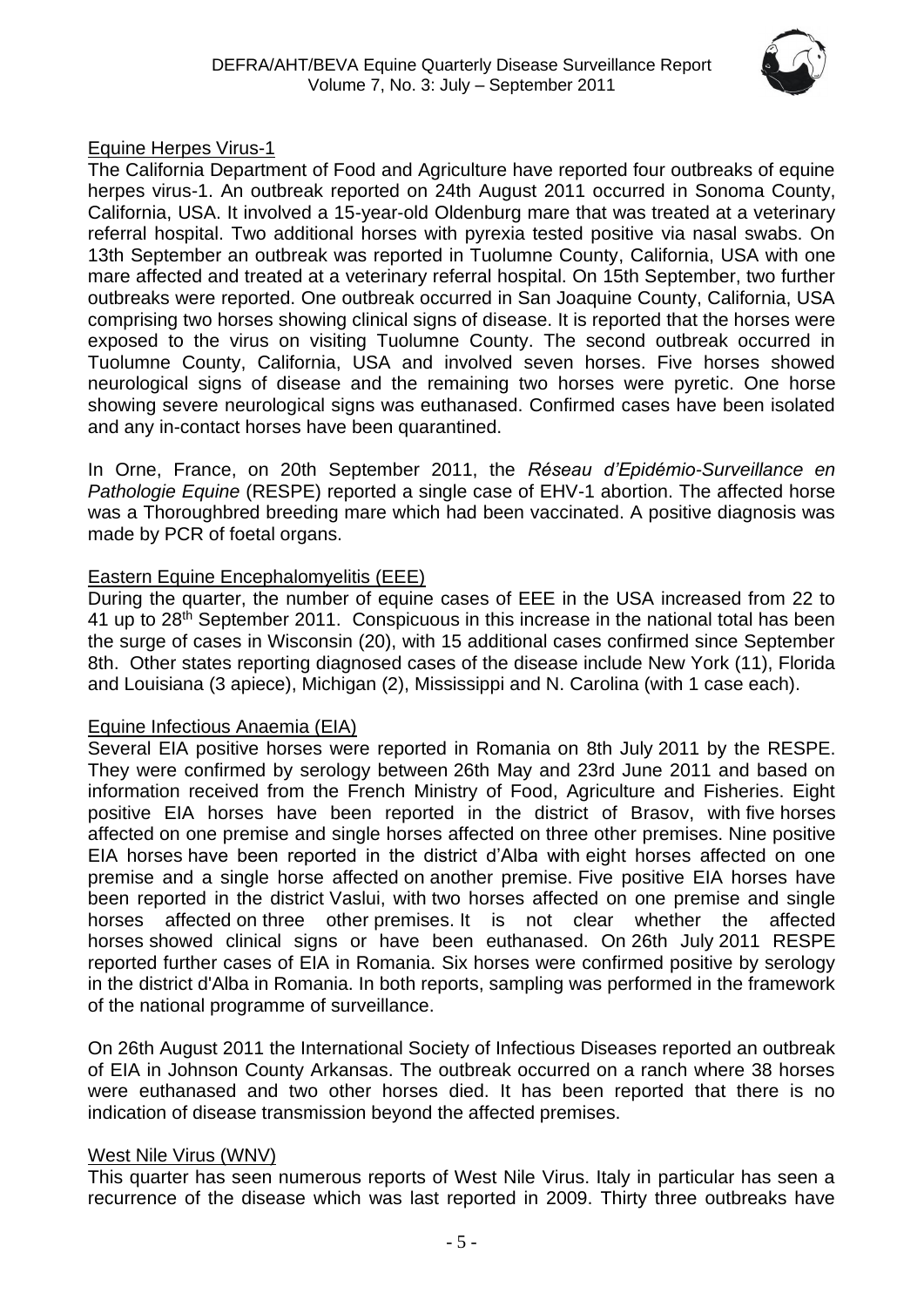

been reported between 13<sup>th</sup> September and 20<sup>th</sup> November 2011. Outbreaks have occurred nationwide as well as in Italy and Sardinia.

Between early August and the end of the quarter, six outbreaks of WNV have been reported in Greece which have occurred mainly in the Attiki and Thessalia areas of the country. A single outbreak has also occurred in the Cadiz, Spain affecting only one horse.

There have been a number of cases of WNV reported in the USA. Since 8<sup>th</sup> September 2011, the national total of equine cases of WNE has increased from 21 to 56, with the single greatest increase being seen in California (11) and Pennsylvania (10). Totals for other states include Arizona (2), Delaware (1), Florida (1), Georgia (3) Indiana (2), Iowa (1), Kentucky (1), Massachusetts (1), Minnesota (1), Mississippi (1), Nebraska (1), Nevada (1), New York (2), N. Dakota (5), Ohio (4), Oregon (2), Texas (2), Virginia (1) and Wisconsin (3).

### **Defra/ Animal Health and the Veterinary Laboratories Agency (AHVLA business**

### Exotic diseases text alerts

Animal Health and the Veterinary Laboratories Agency (AHVLA) provide registered users with the latest news specific to exotic notifiable farm animal and/or equine disease outbreaks in Great Britain by means of alerts that can be sent to the users by a prerecorded voice message, mobile text, fax and email. Text alerts are free of charge. If you wish to subscribe to this service please visit the following website [http://animalhealth.system-message.co.uk/AH\\_subscribe\\_index.php.](http://animalhealth.system-message.co.uk/AH_subscribe_index.php)

### Animal Health and Welfare Board for England (AHWBE)

On 28<sup>th</sup> October 2011 Agriculture Minister, Jim Paice, provided details of the first four nonexecutive members of the new Animal Health and Welfare Board for England (AHWBE), which was first announced on 26<sup>th</sup> April 2011. The AHWBE brings experts from outside Government together with the Chief Veterinary Officer and civil servants to make direct policy recommendations on strategic policy affecting the health and welfare of kept animals such as farm animals, horses and pets.

The new members are Stewart Houston (background in the pig industry), Stuart Roberts (beef and meat production), Mark Tufnell (agricultural business management) and Tim Morris (Equine Science and Welfare at the British Horseracing Authority) and they join chair Michael Seals in developing the Government's strategic Animal Health and Welfare policy. The AHWBE has since met on two occasions on 8<sup>th</sup> November and 6<sup>th</sup> November and notes from the meetings are available on Defra's website at [http://www.defra.gov.uk/ahwbe/.](http://www.defra.gov.uk/ahwbe/)

### **Focus article**

In this report we are pleased to include a focus article by Drs Helen Roberts and Andy Paterson from the UK's Animal Heath and Veterinary Laboratories Agency (AHVLA), based in London. The article provides an outline of the important but often overlooked work conducted by UK government veterinary authorities on monitoring the ever changing situation with international equine disease and assessing the risks that this poses to UK human and equine health, as well as trade in horses and equine-related products.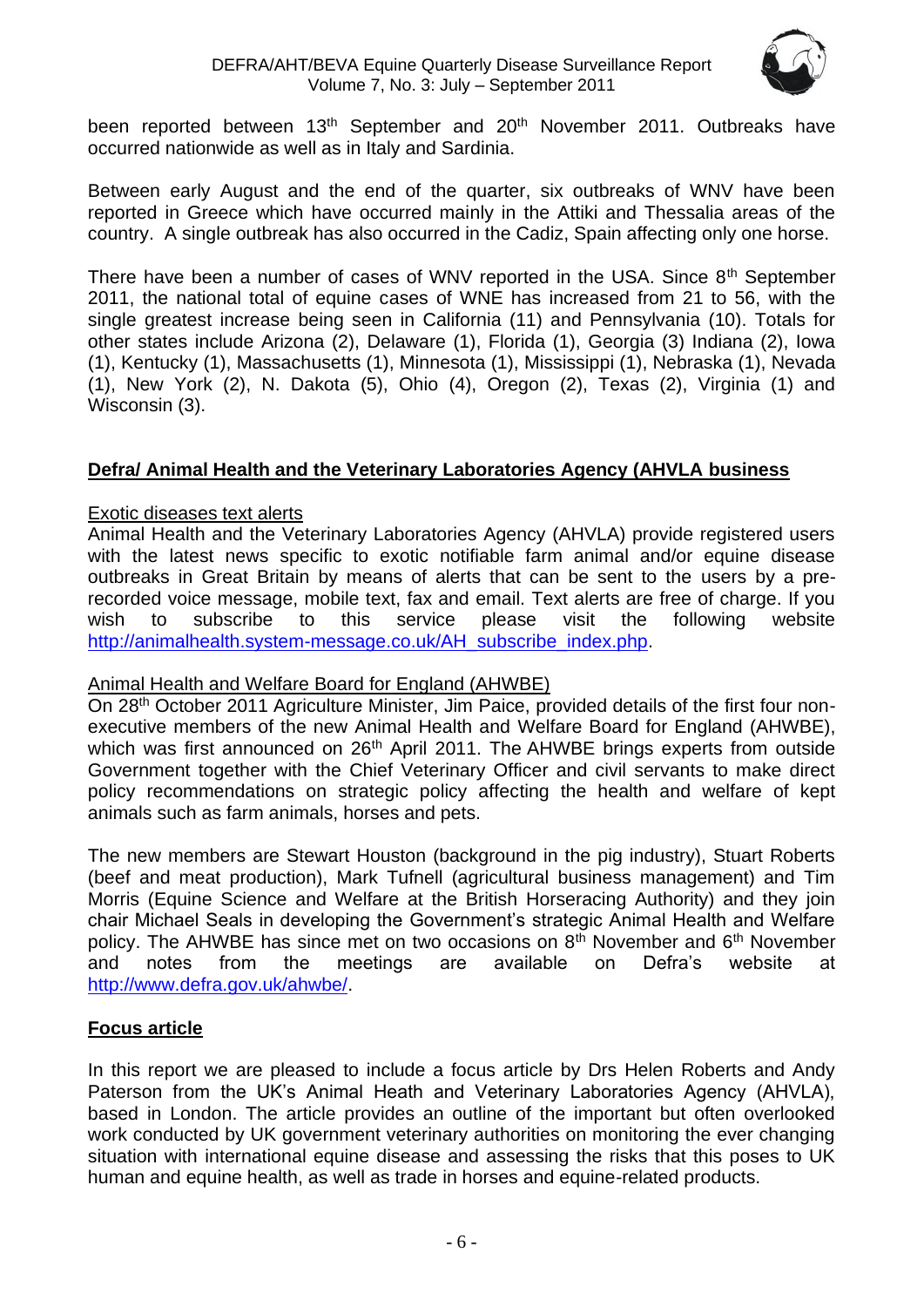

We reiterate that the views expressed in this focus article are the authors' own and should not be interpreted as official statements of Defra, BEVA or the AHT.

Access to all of the equine disease surveillance reports can be made on a dedicated page on the recently updated Animal Health Trust website at [http://www.aht.org.uk/cms](http://www.aht.org.uk/cms-display/disease_surveillance.html)[display/disease\\_surveillance.html](http://www.aht.org.uk/cms-display/disease_surveillance.html) or via the BEVA and Defra websites:

<http://www.beva.org.uk/news-and-events/news> [http://archive.defra.gov.uk/foodfarm/farmanimal/diseases/vetsurveillance/reports/listing.ht](http://archive.defra.gov.uk/foodfarm/farmanimal/diseases/vetsurveillance/reports/listing.htm) [m](http://archive.defra.gov.uk/foodfarm/farmanimal/diseases/vetsurveillance/reports/listing.htm)

We would remind readers and their colleagues that a form is available on the AHT website for registration to receive reports free of charge, via e-mail, on a quarterly basis. The link for this registration form is available via

<span id="page-6-0"></span>[http://www.aht.org.uk/equine\\_disease\\_registration.html.](http://www.aht.org.uk/equine_disease_registration.html)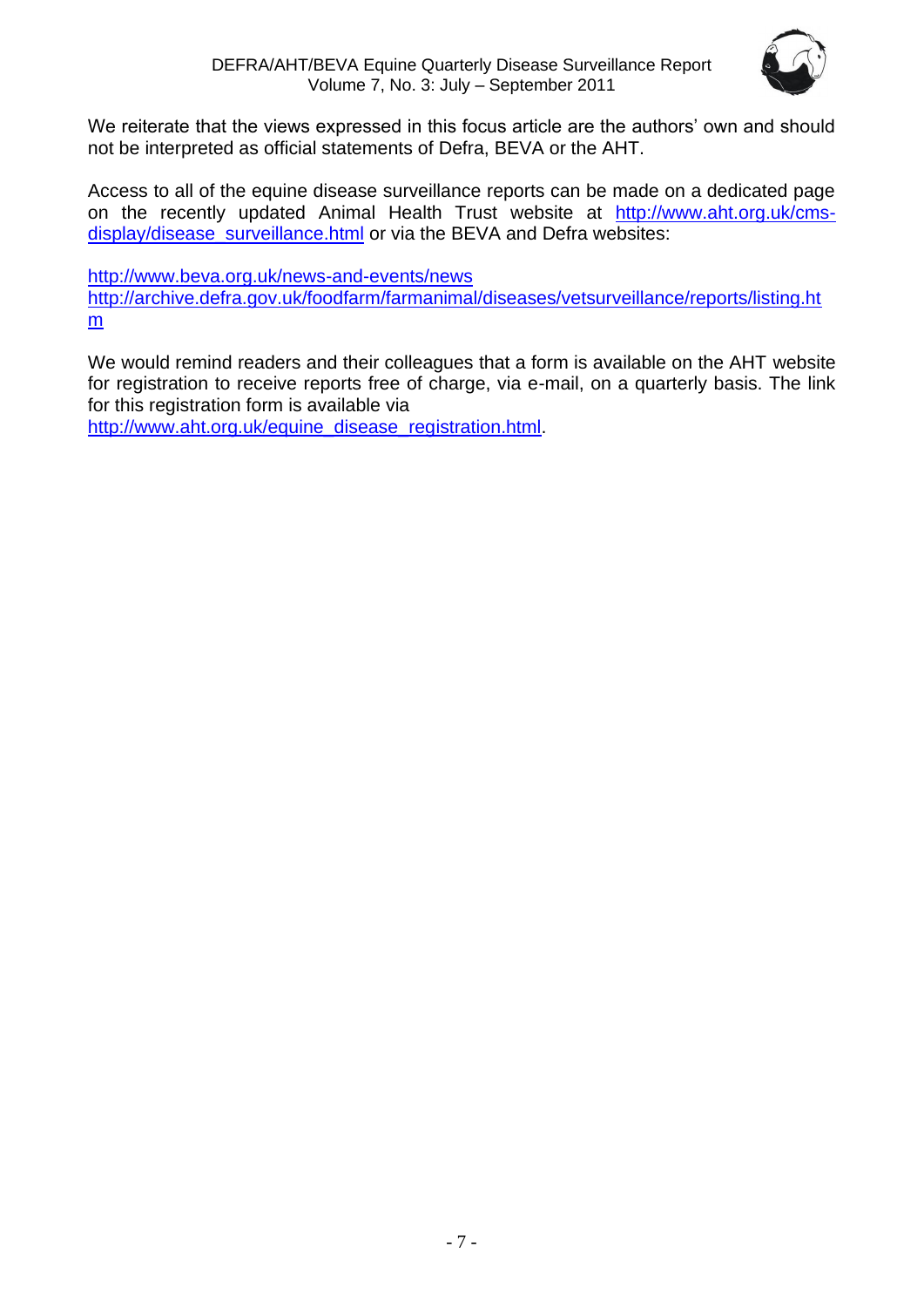

### **Virology Disease Report for the Third Quarter of 2011**

The results of virological testing for July to September 2011 are summarised in Table 1 and include data relating to Equine Viral Arteritis (EVA), Equine Infectious Anaemia (EIA) and West Nile Virus (WNV) from the Veterinary Laboratories Agency (VLA), Weybridge. The sample population for the VLA is different from that for the other contributing laboratories, as the VLA's tests are principally in relation to international trade (EVA and EIA). VLA now provides testing for WNV as part of clinical work up of neurological cases on specific request and provided the local DVM has been informed.

|                          | Number of<br><b>Samples Tested</b> | <b>Number Positive</b> | <b>Number of</b><br>Contributing<br>Laboratories |
|--------------------------|------------------------------------|------------------------|--------------------------------------------------|
| <b>Serological Tests</b> |                                    |                        |                                                  |
| EVA ELISA                | 715                                | $26*$                  | 6                                                |
| <b>EVA VN</b>            | 115                                | $28*$                  | 4                                                |
| <b>VLA EVA VN</b>        | 851                                | $\Omega$               |                                                  |
| EHV-1/-4 CF test         | 326                                | $2^*$                  |                                                  |
| EHV-3 VN test            | 11                                 | 3                      |                                                  |
| ERV-A/-B CF test         | 190                                | $0^*$                  | 1                                                |
| Influenza HI test        | 211                                | $0^*$                  | 1                                                |
| EIA (Coggins)            | 114                                | 0                      | 3                                                |
| <b>EIA ELISA</b>         | 309                                | $\Omega$               | 6                                                |
| VLA EIA (Coggins)        | 1380                               | 0                      | 1                                                |
| <b>VLA WNV (PRNT)</b>    | $\overline{2}$                     | 0                      | 1                                                |
| <b>Virus Detection</b>   |                                    |                        |                                                  |
| <b>EHV-1/-4 PCR</b>      | 32                                 | $\Omega$               | $\overline{2}$                                   |
| <b>EHV-2/-5 PCR</b>      | 26                                 | 13                     | 1                                                |
| Influenza NP ELISA**     | 108                                | $\overline{2}$         | 1                                                |
| Influenza Directigen     | 116                                | $\Omega$               | 2                                                |
| Influenza VI in eggs     | $\mathbf 0$                        | $\Omega$               |                                                  |
| EHV VI                   | 74                                 | 2                      |                                                  |
| <b>EVA VI/PCR</b>        | $\Omega$                           | $\Omega$               |                                                  |
| <b>VLA EVA VI/PCR</b>    | 13                                 | 0                      |                                                  |
| Rotavirus                | 40                                 | 8                      | 7                                                |

#### **Table 1: Diagnostic virology sample throughput and positive results for the third quarter 2011**

ELISA = enzyme-linked immunosorbent assay, VN = virus neutralisation, VLA = Veterinary Laboratories Agency, CF = complement fixation,

 $H =$  haemagglutination inhibition, Coggins = agar gel immuno diffusion test, PCR = polymerase chain reaction, NP = nucleoprotein,

VI = virus isolation, EVA = equine viral arteritis, EHV = equine herpes virus, ERV = equine rhinitis virus, EIA = equine infectious anaemia

# = Seropositives include vaccinated stallions, \* = Diagnosed positive on basis of seroconversion between paired sera

\*\* = The relatively high number of NP ELISA tests performed is largely due to requirements for international equine movement. All horses travelling to Australia must now have 2 NP ELISA tests performed prior to travel. The figures above include tests performed for international trade purposes.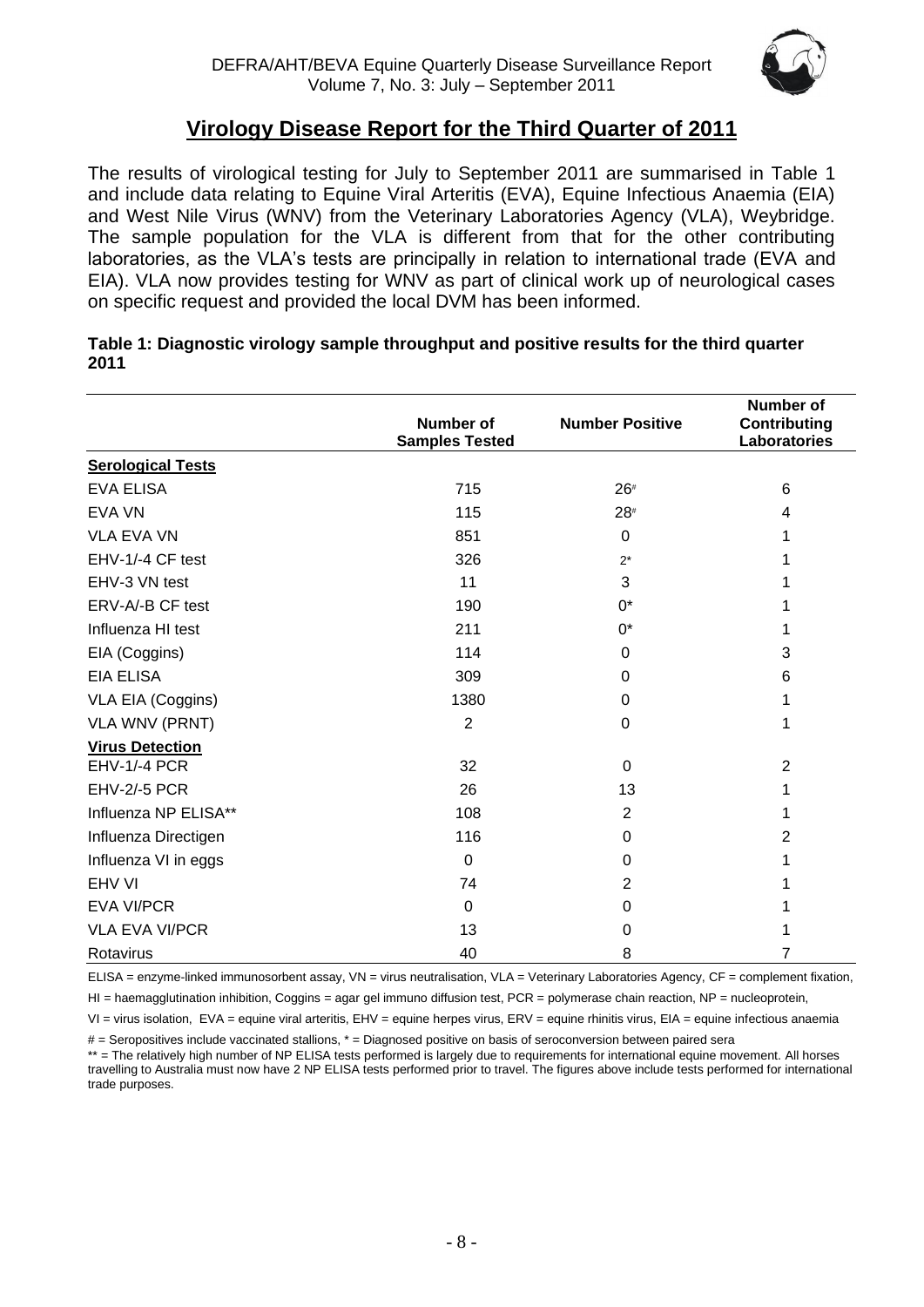

### <span id="page-8-0"></span>**Virological Diagnoses for the Third Quarter of 2011**

### **Equine Influenza**

Five outbreaks of equine influenza (EI) were reported in this quarter.

### Outbreak descriptions

As previously reported, on 25th July 2011 EI was diagnosed in a horse in Wiltshire, UK. Diagnosis was confirmed by the Animal Health Trust on the basis of seroconversion to H3N8 influenza virus in a haemagglutination inhibition (HI) in a non-vaccinated, cross bred horse. The affected horse showed typical clinical signs of frequent coughing at rest and nasal discharge.

On 11th August EI was confirmed in a pony in North Lanarkshire, Scotland. Diagnosis was made on the basis of a positive result on nucleoprotein antigen ELISA on a nasopharyngeal swab taken from a non-vaccinated 9-year-old pony mare that had had signs of pyrexia, coughing and mucopurulent nasal discharge for 2 days before being sampled. The affected pony is a single animal on a private premise that had been very recently acquired from a dealer's yard.

On 17th August 2011 the Animal Health Trust confirmed equine influenza in a horse in Surrey, England. Diagnosis was made on the basis of a positive result on nucleoprotein antigen ELISA on a nasopharyngeal swab taken from a 7-year-old Cob gelding of unknown vaccination status that had signs of pyrexia, coughing and mucopurulent nasal discharge for several days before being sampled. The affected animal was on a livery yard on which another horse had developed similar clinical signs within 48 hours of arrival from a dealer's yard. Several others horses on the yard have since been reported with clinical signs.

On 2<sup>nd</sup> September 2011 Animal Health Trust confirmed equine influenza in a horse in Gloucestershire, England. Diagnosis was confirmed by the Animal Health Trust on the basis of seroconversion to H3N8 influenza virus. The affected horse was a three-year old unvaccinated thoroughbred.

On 28th September 2011 the Animal Health Trust confirmed a case of equine influenza (EI) in North Lanarkshire, Scotland, UK. The affected animal was a five-month-old filly showing clinical signs of pyrexia, cough, mucopurulent nasal discharge and tachypnoea. The diagnosis was made on the basis of a positive nucleoprotein antigen ELISA result for a nasopharyngeal swab.

### *Equine influenza virus characterisation*

The equine influenza virus responsible for the outbreak in North Lanarkshire, Scotland has been preliminarily characterised as an H3N8 clade 2 Florida sublineage virus, as shown in Fig. 1.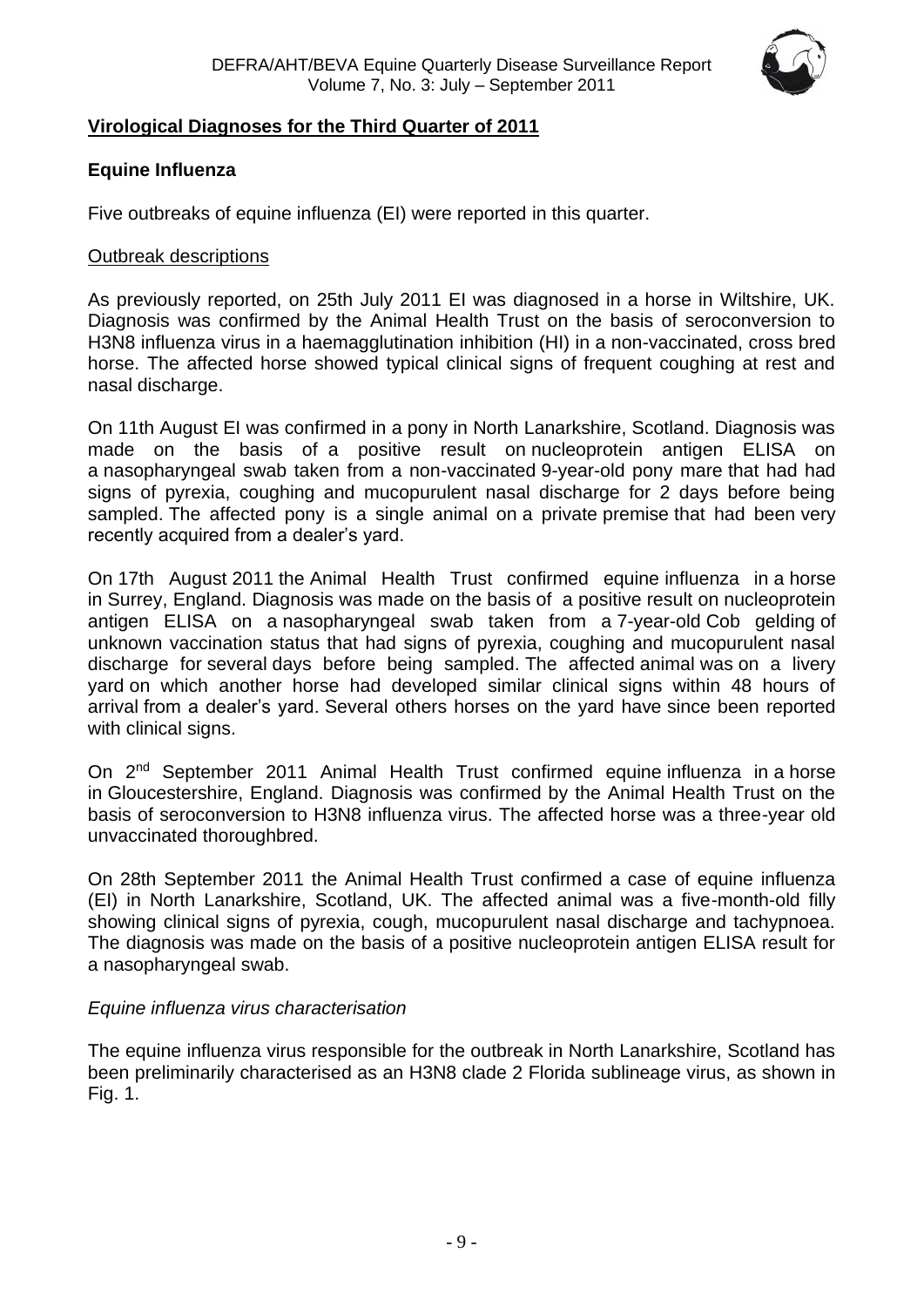

### Fig. 1: Equine influenza phylogenetic tree based on haemmaglutinin (HA)

<span id="page-9-0"></span>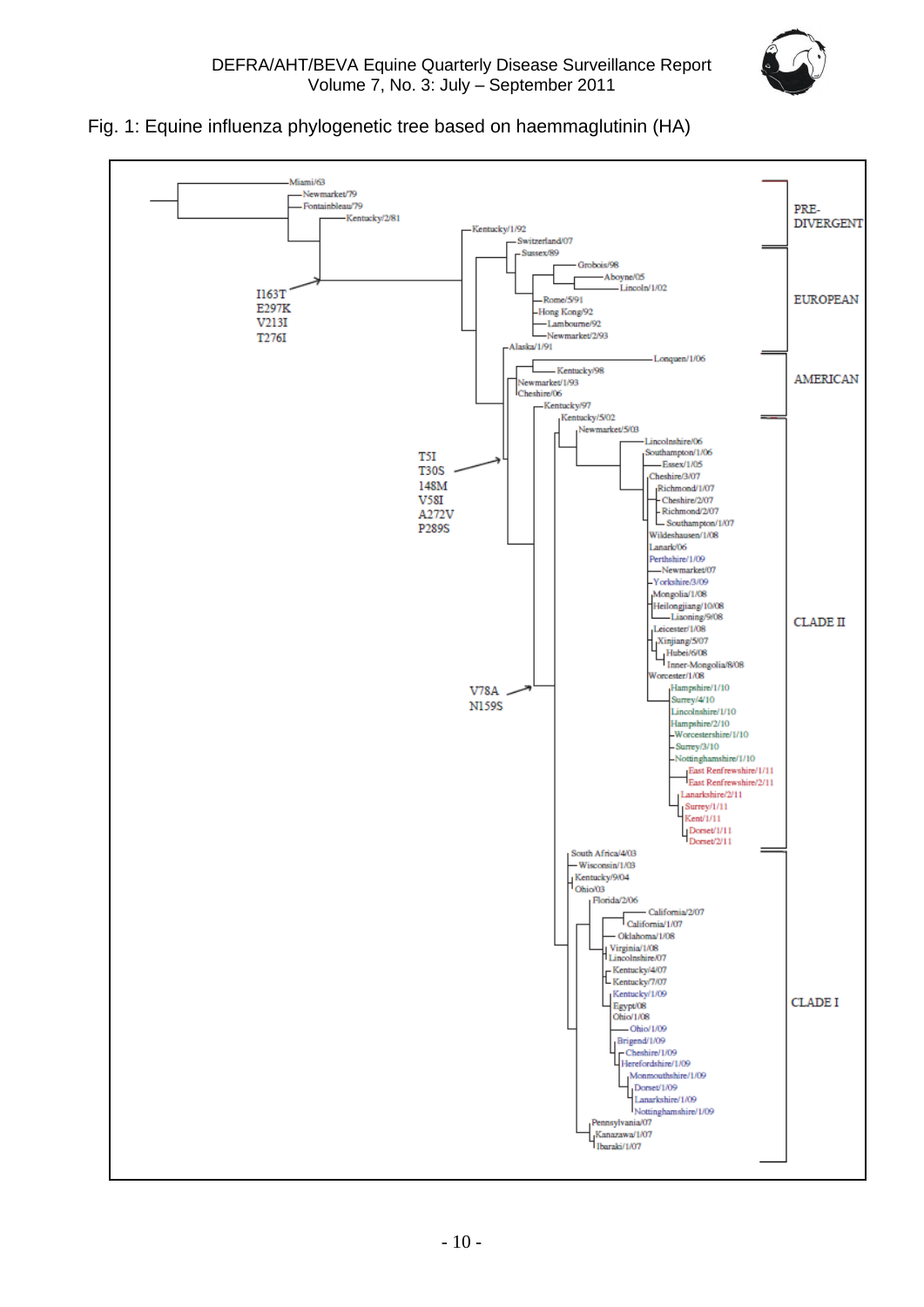

### **Bacteriology Disease Report for the Third Quarter 2011**

A summary of the diagnostic bacteriology testing undertaken by different contributing laboratories is presented in Table 2. For contagious equine metritis (CEM) all 29 HBLB approved laboratories in the UK contributed data.

### VLA CEMO Data for the period July to September 2011

We are again pleased to include data relating to CEM testing from the Veterinary Laboratories Agency (VLA), in this quarterly report. The sample population for the VLA is different from that for the other contributing laboratories as the VLA tests are principally in relation to international trade and/or outbreak investigations.

### **Strangles**

Strangles remains endemic in the UK, especially among parts of the non-Thoroughbred horse population. Diagnoses are confirmed in the UK based on traditional culture of *S. equi* and qPCR on respiratory samples and/or seroconversion using a serological ELISA.

# **Table 2: Diagnostic bacteriology sample throughput and positive results for the third quarter 2011**

|                                              | <b>Number of</b><br><b>Samples</b><br>Tested | <b>Number</b><br><b>Positive</b> | <b>Number of</b><br><b>Contributing</b><br><b>Laboratories</b> |
|----------------------------------------------|----------------------------------------------|----------------------------------|----------------------------------------------------------------|
| <b>CEMO (HBLB)</b>                           | 799                                          | $\Omega$                         | 29                                                             |
| <b>CEMO (VLA)</b>                            | 2031                                         | 0                                |                                                                |
| Klebsiella pneumoniae <sup>#</sup>           | 803 <sup>1</sup>                             | 0                                | 29                                                             |
| Pseudomonas aeruginosa                       | 8021                                         | 15                               | 29                                                             |
| Strangles*culture                            | 1641                                         | 125                              | 17                                                             |
| <b>Strangles PCR</b>                         | 1172                                         | 91                               | 2                                                              |
| <b>Strangles ELISA</b>                       | 1145                                         | 249                              |                                                                |
| <b>Salmonellosis</b>                         | 421                                          |                                  | 18                                                             |
| <b>MRSA</b>                                  | 550                                          | 2                                | 12                                                             |
| <b>Clostridium perfringens</b>               | 211                                          | 9                                | 6                                                              |
| <b>Clostridium difficile (toxin by ELISA</b> |                                              |                                  |                                                                |
| or immunochromatography)                     | 202                                          | 23                               |                                                                |
| <b>Borrelia (by ELISA)</b>                   | 17                                           | 2                                |                                                                |
| Rhodococcus equi                             | 743                                          |                                  |                                                                |
| Lawsonia intracellularis**                   | 43                                           | 10                               |                                                                |

CEMO = contagious equine metritis organism (*Taylorella equigenitalis*); HBLB = HBLB accredited laboratories; #=capsule type 1,2,5; VLA = VLA reference laboratory**; \****Streptococcus equi* subsp*. equi*; MRSA = methicillin resistant *Staphylococcus aureus.* \*\* *Lawsonia intracellularis* identified using PCR applied to faeces; <sup>1</sup> reproductive tract samples only

#### VLA *Salmonella* results

From the strains typed by the VLA the serotypes reported were *S*. Typhimurium 8 (2 samples), S. Typhimurium RDNC (1 sample) and *S.* Enteritidis 6a (1 sample).

The following definition of an incident applies: "An incident comprises the first isolation and all subsequent isolations of the same serovar or serovar and phage/definitive type combination of a particular *Salmonella* from an animal, group of animals or their environment on a single premises, within a defined time period (usually 30 days)."

For more information from Defra about *Salmonella* in the UK, please visit [http://vla.defra.gov.uk/reports/rep\\_salm\\_rep07.htm.](http://vla.defra.gov.uk/reports/rep_salm_rep07.htm)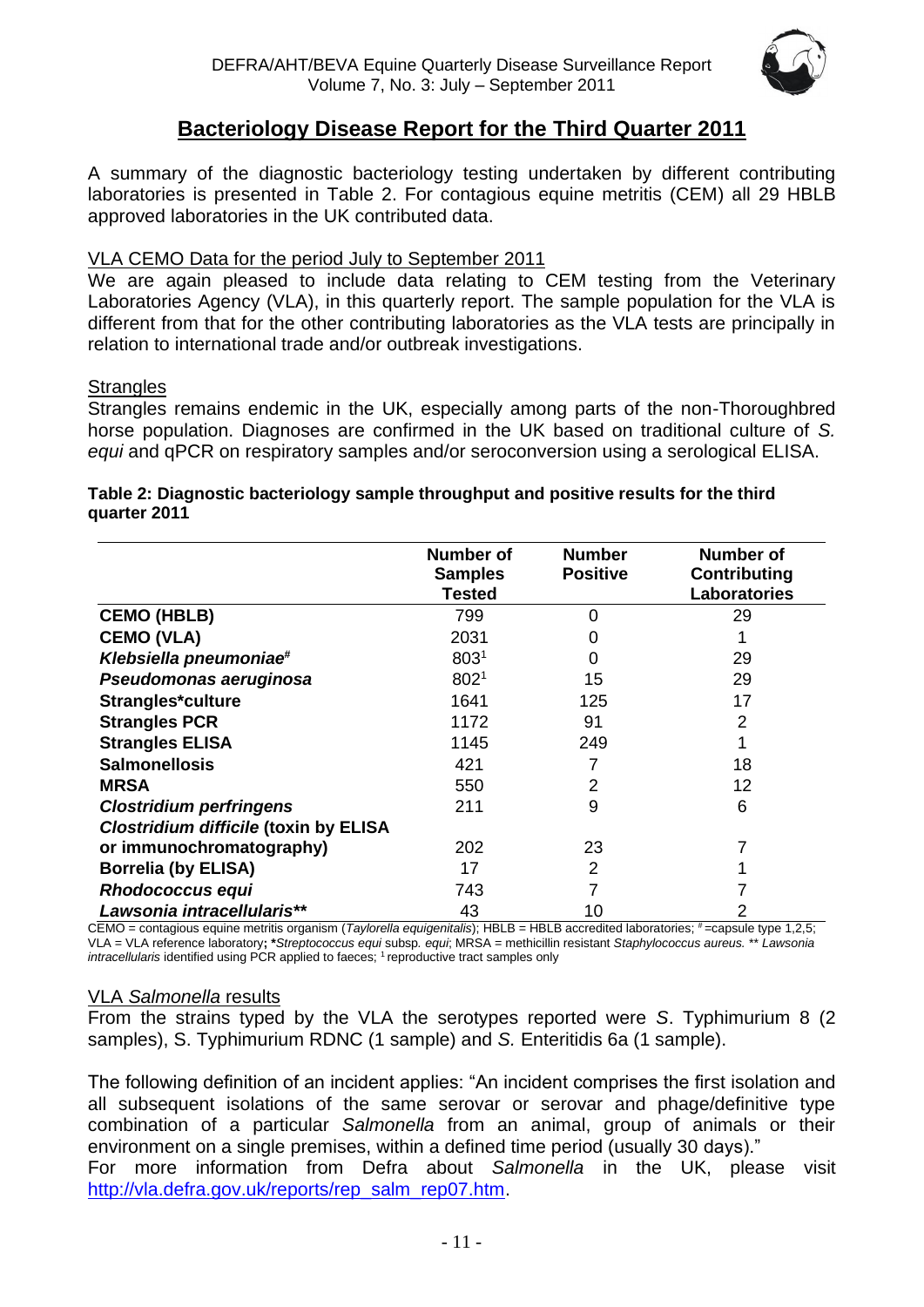

### **Focus article: International Disease Monitoring and Risk Assessment at DEFRA**

### **Helen C. Roberts & Andy Paterson, Animal Health and Veterinary Laboratories Agency (AHVLA), London, UK**

The normal business of the movement and trade in equidae and equine products increases the likelihood of introducing an exotic disease to the UK. An introduction of such a disease would have a significant impact on 1) the health and welfare of the UK equine population, 2) human health in the case of, for example, glanders and the equine encephalitides, 3) the UK's ability to trade in live equidae and equine-related products and 4) the reputation of the UK equine industry, wider UK trade and Defra.

The simplest way to reduce such risks would be to ban or severely limit all such movements, but such a ban would totally disrupt the normal business of the equine industry – racing, eventing and breeding etc., and from this it is apparent that all real-world disease control is a balancing act related to the appetite for risk amongst all parties in industry and government.

As such there is an implicit acknowledgement by the industry that normal activities increase the level of risk. However, these risks are reduced by compliance with the conditions on the health certificates and movement licences required; these mitigating conditions are normally either: 1) originating from an area known to be free from disease; 2) a period of time spent in a known location under official supervision; and 3) laboratory testing, confirming that the animal is likely to be free from disease.

It is obvious that diseases do not arise spontaneously and must come from an affected region or other source, and for this reason it is important to be aware of developments in the world-wide disease situation. Occasionally (and often unpredictably) the risk level increases when trading practices change, a new pathogen, or a particularly high risk route is identified; on top of which, there is also the need to consider the long term effects on risk associated with climate change.

International Disease Monitoring and Risk Assessment is a small team consisting of Animal Health and Veterinary Laboratories Agency (AHVLA) scientists and vets working on exotic disease risks on an *ad hoc* basis within the Veterinary & Science Policy Advice team at Defra. This core of specialist technical advisors provides expertise to produce a variety of reports on current disease risk levels for the UK. This work is all about assessment of risk, and communication of that risk in an easily understood format.

There are four main activities:

- 1. **Immediate reactive preliminary outbreak assessments (POAs)** to provide information e.g. to interpret the dourine situation in Italy.
- 2. **Qualitative risk assessments (QRAs)** to assist policy development e.g. the movement of clade 2 WNV in Europe.
- 3. **Informative regular summary reports** for stakeholders e.g. worldwide disease summaries to assist with planning for the 2012 Olympics, and summaries to inform targeting by HMRC Customs officials at ports and airports.
- 4. **Long term strategic work for policy development** looking at climate change related issues.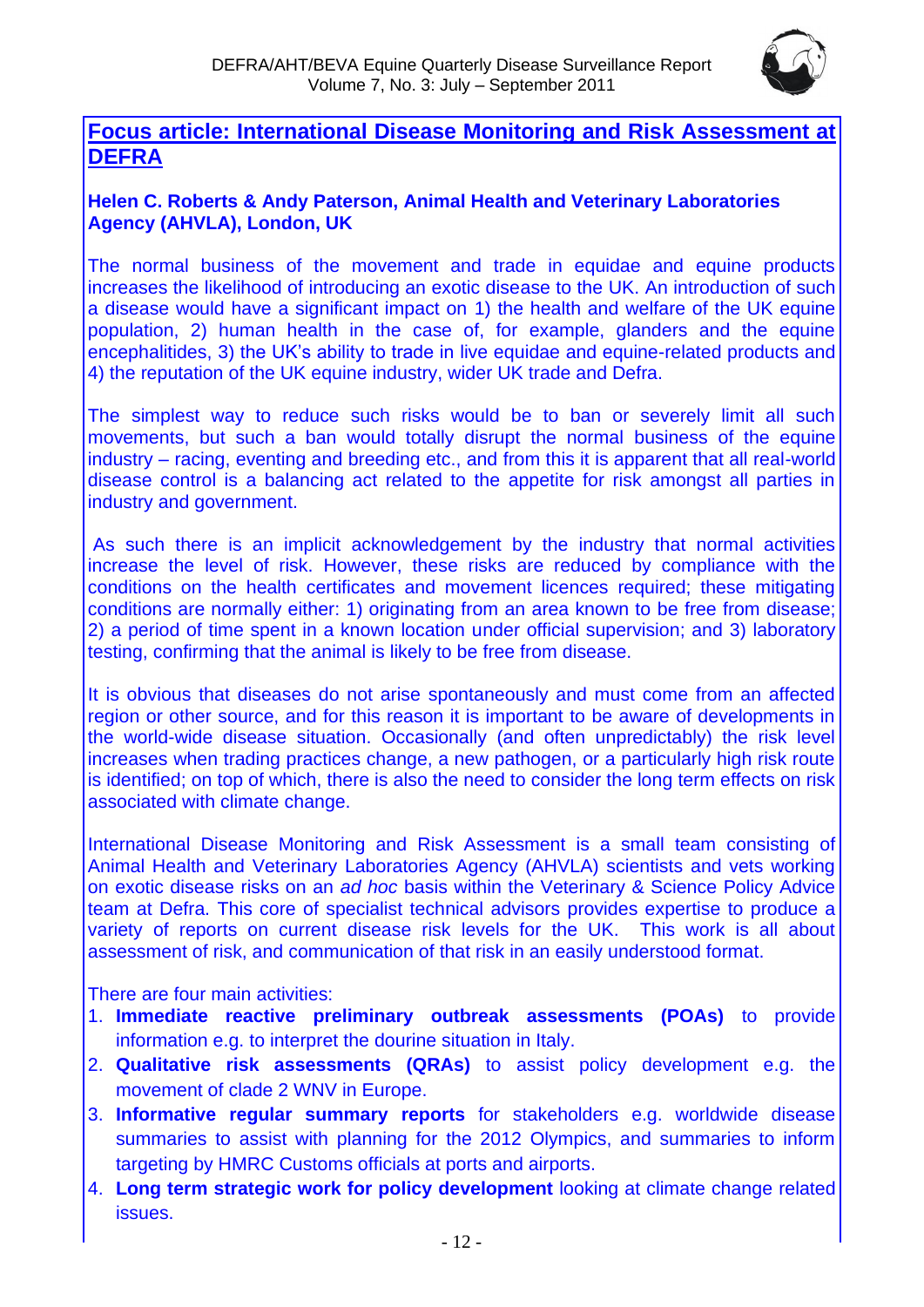

The information published in each report comes only from officially published and verified sources such as OIE and EU, although useful intelligence is gathered from a wide informal network of personal contacts and sources such as PROMED.

The risk of incursion to the UK varies according to the country of origin, the disease of concern and the presence of risk factors such as competent vector species, and risk mitigation measures already in place. If the risk with the measures currently in place, is assessed as being greater than negligible, it may be necessary to put in place additional measures e.g. pre-export testing / quarantine or targeted post-import testing.

The required risk mitigation measures are decided upon in collaboration with disease control and import policy colleagues, AHVLA, national disease experts, UK Border Agency or Local Authority officials. The risk mitigation actions chosen are relevant for the country of origin and take into account measures taken at the EU level. These actions may be updated periodically depending information or intelligence. Actions may include increasing level of checks on personal imports at the border; tracing, restricting and testing recent imported live animals; or increasing the level of biosecurity and awareness on animal holdings.

According to the OIE guidelines (OIE, 2011) which provide recommendations and principles for carrying out risk assessments, such analyses should be transparent, objective and defensible if they are to be used to provide clear reasons to an exporting country for the refusal to import, or for the imposition of additional measures . Different approaches are used – qualitative or quantitative – to estimate the risk associated with a particular hazard.

In the UK, it is much less common to undertake quantitative analyses (where the output is a probability with confidence intervals), which are more suited to supporting strategic decision making, as they are usually a lengthy process requiring several months and detailed datasets, and experience has shown that the results of these can be difficult to communicate to stakeholders. Instead, Defra conducts rapid qualitative risk assessments which can be used for routine and responsive decision making, and are designed to aid communication and understanding to non-technical decision makers.

These qualitative risk assessments provide a structured account of 1) the hazard giving rise to the risk, 2) the factors increasing or decreasing the likelihood of the associated adverse events taking place, and 3) knowledge gaps; and thereby allow informed decision to be made.

It is generally accepted that there are five components of a risk analysis:

- 1) **Hazard Identification**: categorising the biological or pathogenic agent associated with the importation of a commodity e.g. African horse sickness virus. Hazards identified are appropriate to the species, commodity, presence in the exporting country and whether subject to control measures. If this evaluation does not identify a hazard at this stage, the risk assessment process can stop.
- 2) **Risk Assessment (RA)**: based on scientific evidence, the RA should also document uncertainties, data gaps and assumptions. Steps in the RA are:
- a. Entry Assessment (the pathway responsible for introducing the agent into an environment);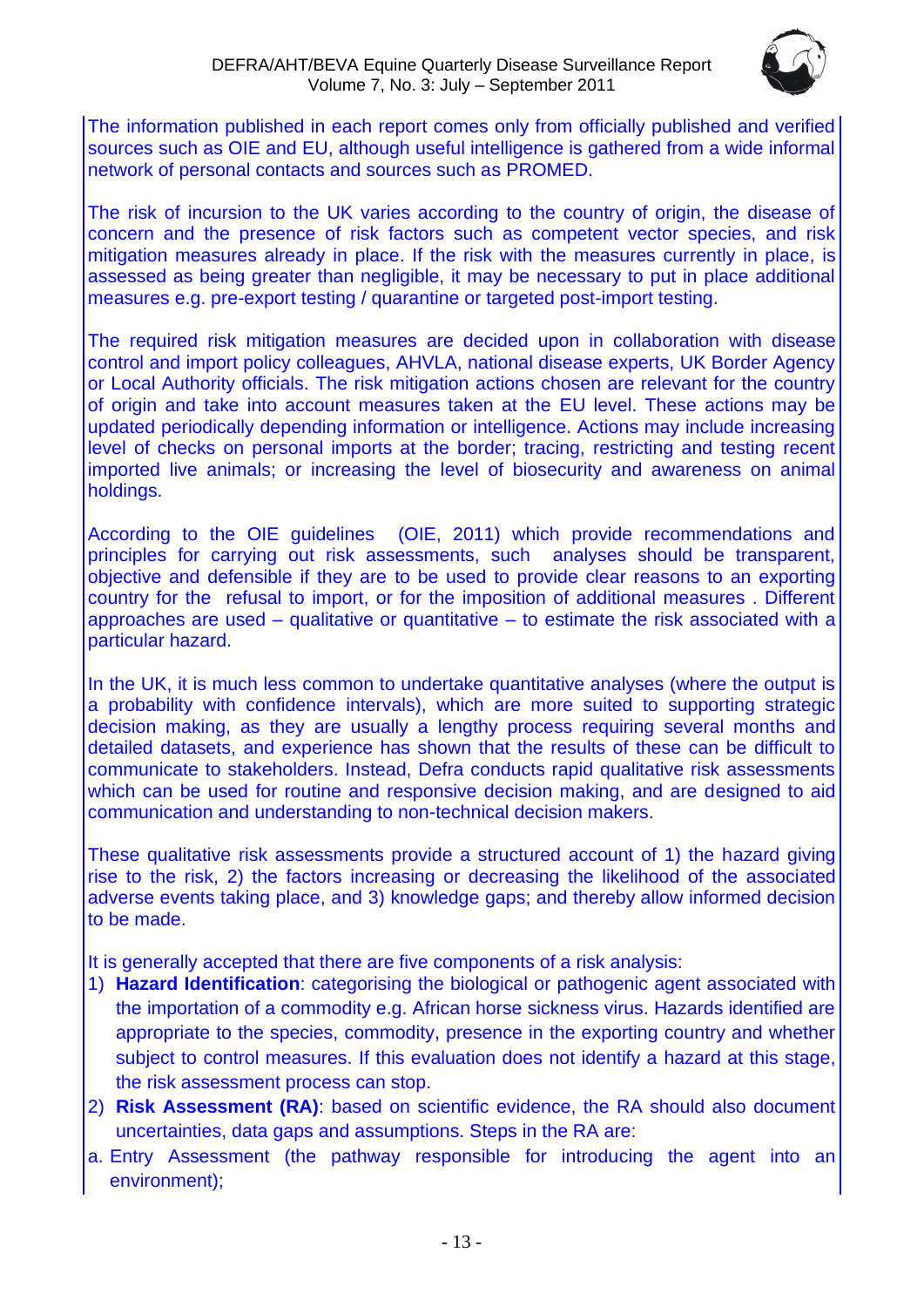

- b. Exposure Assessment (pathways whereby animals or humans are exposed to the hazard, within the importing country);
- c. Consequence Assessment, whether public health consequences, surveillance and control costs, production losses, this can involve a full economic impact assessment.
- 3) **Risk Estimate:** Taking into account the entire pathway, the final output is usually a risk level described in agreed, standardised terms as defined by the European Food Safety Authority (EFSA) (negligible, very low, low, medium or high). It is important for risk communication that standardised terms are used and understood by all parties.
- 4) **Risk Management:** for risk levels that are considered to be greater than negligible, it may be considered necessary to implement some form of risk mitigation measures.
- 5) **Risk Communication:** is an essential and often overlooked comment of risk analysis. Pictures speak a thousand words and one of our most important forms of communication is the use of maps.

For example, below is the latest map showing the Equine Infectious Anaemia situation in Europe. Defra publishes all risk assessments on the Defra website [\(http://archive.defra.gov.uk/foodfarm/farmanimal/diseases/monitoring/index.htm\)](http://archive.defra.gov.uk/foodfarm/farmanimal/diseases/monitoring/index.htm). Such maps are used for Communication through the Equine Core Group, which is one of Defra's most important links with the industry.



### Figure 1: Equine infectious anaemia outbreaks in Europe in 2011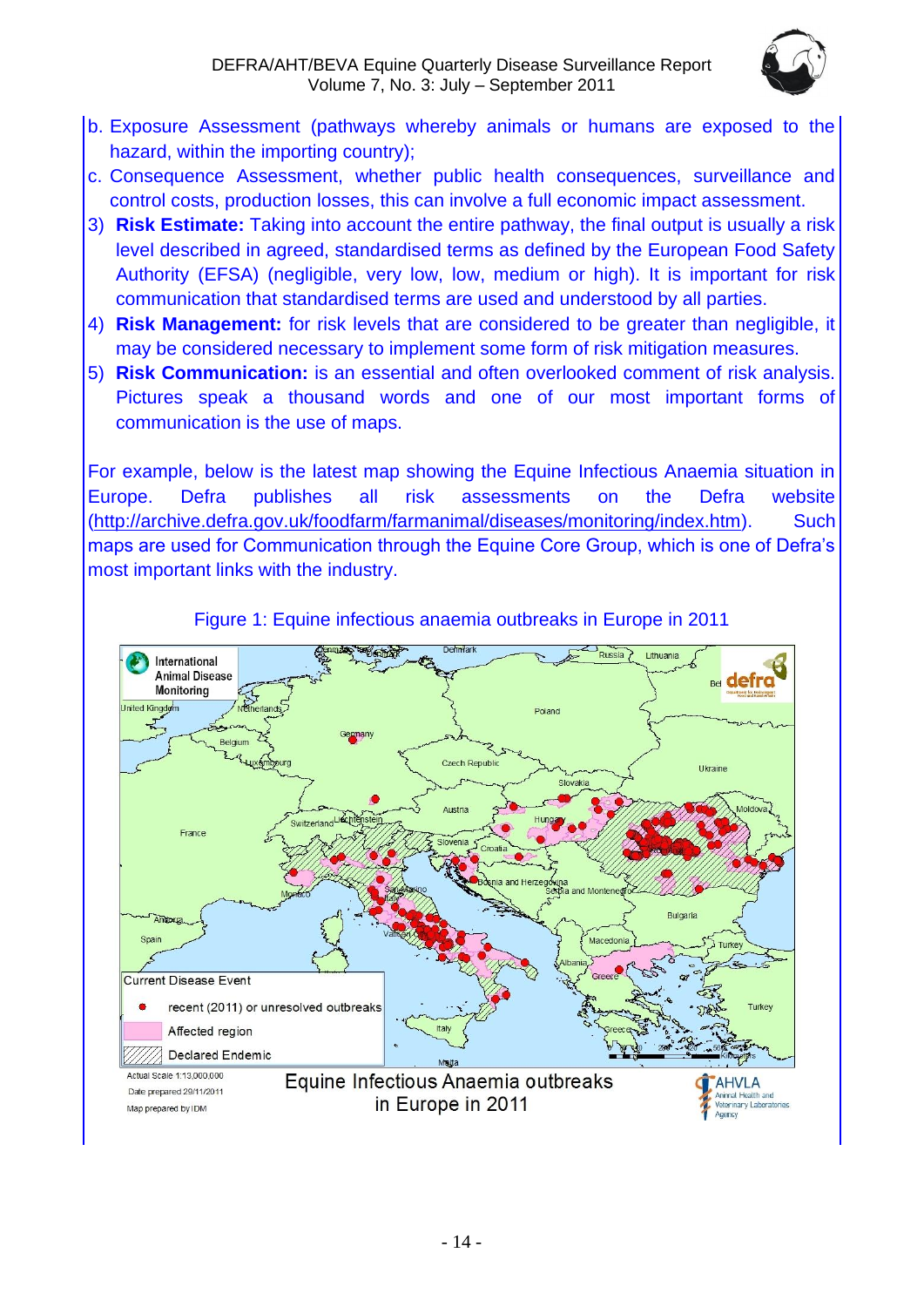

While most of the International Disease Monitoring risk assessments are carried out as a result of a change in the animal health situation in another country, assessments are also carried out in response to future policy change or changing import regulations and measures (taken at the EU, rather than UK level). A recent FVO mission to the UK commented as follows:

*"The very favourable animal health situation for equidae in the UK is substantiated by an elaborate risk-based surveillance, prompt declaration and intense control activities in case of outbreak." FVO Mission to evaluate the implementation of animal health rules in respect of intra-union trade in equidae and equine semen, embryos and ova. June, 2011 (European Commission, 2011).*

Defra continues to provide disease monitoring and risk assessment in an effort to maintain this favourable animal health situation.

### **References**

OIE (2011) Terrestrial Animal Health Code: Chapter 2.1 Import Risk Analysis. [http://www.oie.int/index.php?id=169&L=0&htmfile=chapitre\\_1.2.1.htm](http://www.oie.int/index.php?id=169&L=0&htmfile=chapitre_1.2.1.htm) Accessed 15/11/2011.

European Commission (2011) Animal Health – live equidae, semen, embryos and ova – intra-Union trade. [http://ec.europa.eu/food/fvo/rep\\_details\\_en.cfm?rep\\_id=2760](http://ec.europa.eu/food/fvo/rep_details_en.cfm?rep_id=2760) Accessed 15/11/2011.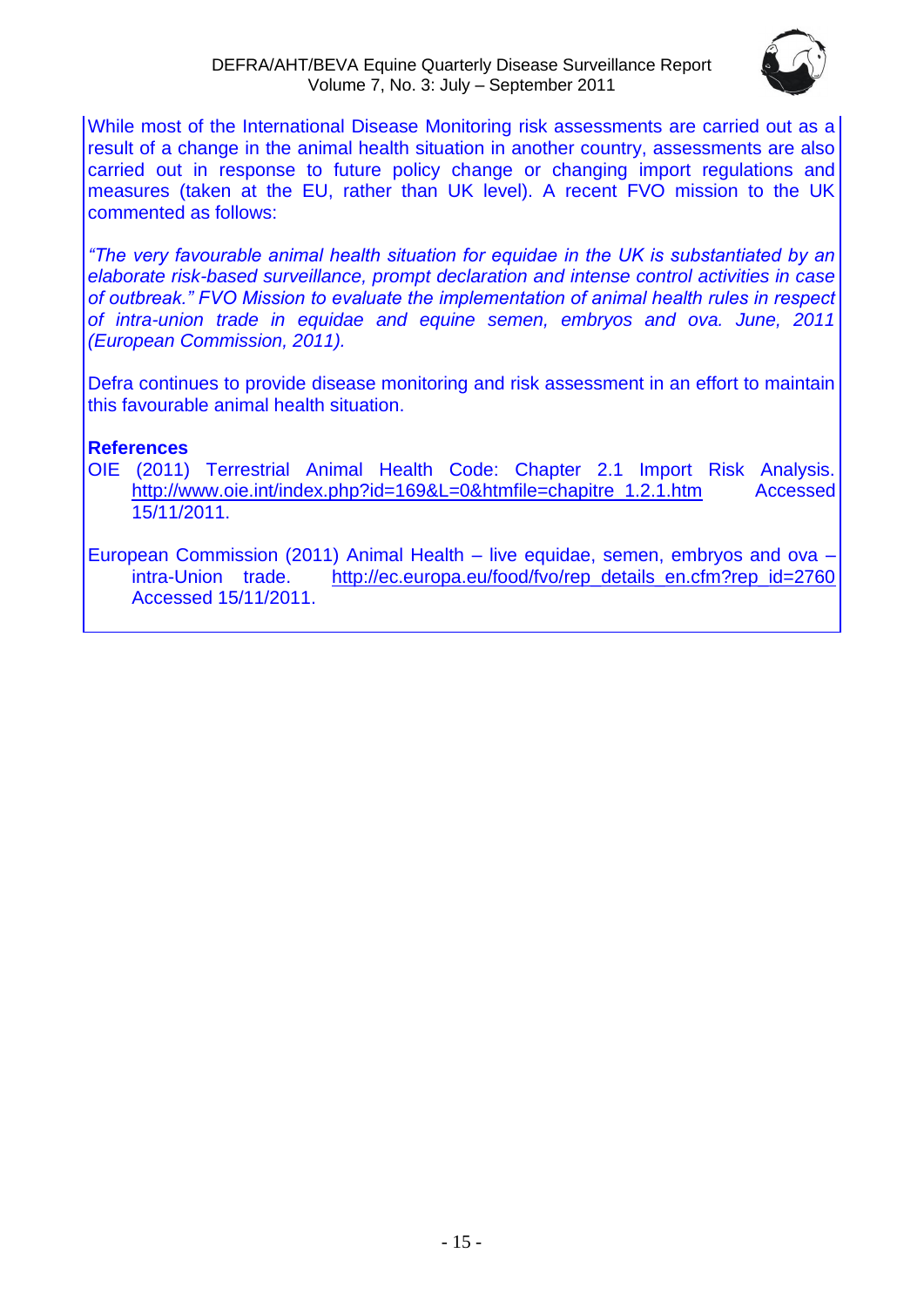

# **Toxic and Parasitic Disease Report for the Third Quarter 2011**

<span id="page-15-0"></span>A summary of diagnostic toxicosis and parasitology testing undertaken by contributing laboratories is presented in Tables 3 and 4 respectively. Results for toxicosis are based on histopathologically confirmed evidence of disease only (where applicable).

| Table 3: Diagnostic toxicosis sample throughput and positive results for the third quarter |  |  |  |
|--------------------------------------------------------------------------------------------|--|--|--|
| 2011                                                                                       |  |  |  |

|                       | <b>Number of</b><br><b>Samples</b><br><b>Tested</b> | <b>Number</b><br><b>Positive</b> | <b>Number of</b><br>Contributing<br><b>Laboratories</b> |
|-----------------------|-----------------------------------------------------|----------------------------------|---------------------------------------------------------|
| <b>Grass Sickness</b> | 26                                                  | 21                               |                                                         |
| Hepatic toxicoses     | 16                                                  |                                  |                                                         |
| Atypical myopathy     |                                                     |                                  |                                                         |
| Tetanus               |                                                     |                                  |                                                         |

#### **Table 4: Diagnostic parasitology sample throughput and positive results for the third quarter 2011**

|                                 | <b>Number of</b><br><b>Samples</b><br><b>Tested</b> | <b>Number</b><br><b>Positive</b> | <b>Number of</b><br><b>Contributing</b><br><b>Laboratories</b> |
|---------------------------------|-----------------------------------------------------|----------------------------------|----------------------------------------------------------------|
| <b>Endoparasites</b>            |                                                     |                                  |                                                                |
| Ascarids                        | 2641                                                | 67                               | 16                                                             |
| Cyathostomes                    | 2189                                                | 483                              | 13                                                             |
| Dictyocaulus                    | 400                                                 | 13                               | 8                                                              |
| Strongyles                      | 3942                                                | 1098                             | 21                                                             |
| Tapeworms (ELISA based testing) | 13                                                  | $\overline{7}$                   | 3                                                              |
| Tapeworms (Faecal exam)         | 1711                                                | 13                               | 13                                                             |
| Trichostrongylus                | 26                                                  | 3                                | $\overline{2}$                                                 |
| Strongyloides                   | 2076                                                | 297                              | 16                                                             |
| Oxyuris equi                    | 173                                                 | $\mathbf 0$                      | $\overline{7}$                                                 |
| Fasciola                        | 140                                                 | 12                               | 3                                                              |
| Coccidia                        | 100                                                 | 3                                | 4                                                              |
| Cryptosporidia                  | 0                                                   | 0                                | 0                                                              |
| VLA Theileria equi (CFT)*       | 96                                                  | $\overline{2}$                   | 1                                                              |
| VLA Theileria equi (IFAT)**     | 434                                                 | 20                               | 1                                                              |
| VLA Theileria equi (cELISA)***  | 123                                                 | 5                                | 1                                                              |
| VLA Babesia caballi (CFT)*      | 96                                                  | 3                                | 1                                                              |
| VLA Babesia caballi (IFAT)**    | 434                                                 | 1                                | 1                                                              |
| VLA Babesia caballi (cELISA)*** | 123                                                 | $\mathbf 0$                      | 1                                                              |
| <b>Ectoparasites</b>            |                                                     |                                  |                                                                |
| <b>Mites</b>                    | 23                                                  | 0                                | 1                                                              |
| Lice                            | 533                                                 | 1                                | 16                                                             |
| Ringworm                        | 692                                                 | 218                              | 20                                                             |
| Dermatophilus                   | 553                                                 | 21                               | 15                                                             |
| Candida                         | 50                                                  | 0                                | $\overline{2}$                                                 |

\*Complement Fixation Test; CFT suspect/positive samples are tested in IFAT test

\*\*Indirect Fluorescent Antibody Test; \*\*\*competitive Enzyme-linked immunosorbent assay; positive cELISA results are not undergoing confirmatory testing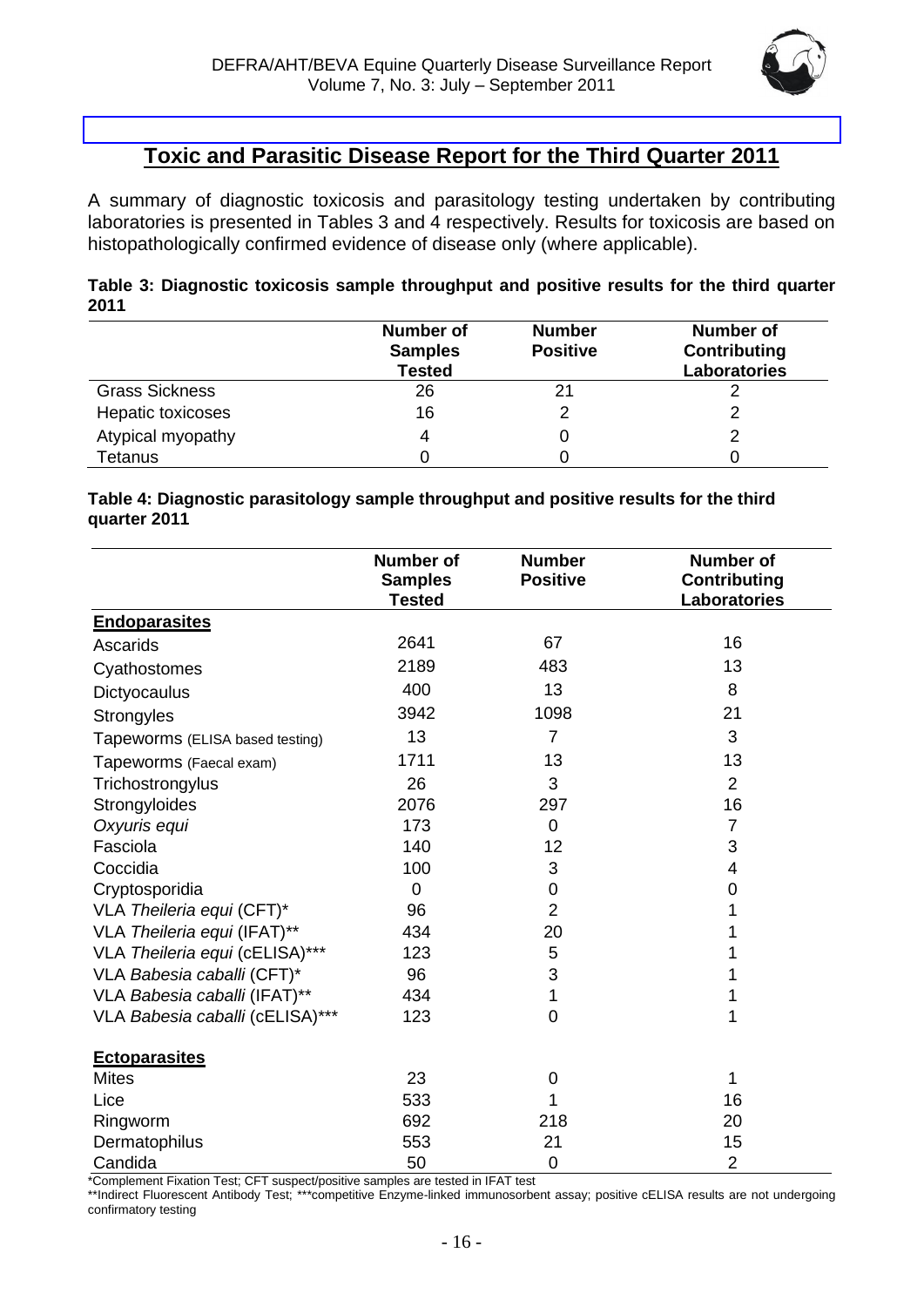

### Grass sickness surveillance data [\(www.equinegrasssickness.co.uk\)](http://www.equinegrasssickness.co.uk/)

A total of 16 equine grass sickness (EGS) cases have been reported to the surveillance scheme for the third quarter (July - September 2011), of which 10 cases occurred in England, three cases occurred in Scotland, one case occurred in Wales and the location of two cases was not reported. The median age of affected horses was 6 years (range 1 – 15 years). A greater proportion of cases occurred in females: 56% of cases were mares/fillies (n=9), 25% (n=4) were geldings and sex was not recorded for three cases.

Over half of affected horses (56%, n=9) were purebreds, predominantly native pony breeds (n=3) and Cob breeds (n=3) and 25% (n=4) were crossbred. Breed was not reported for the remaining three cases.

Fifty-six percent of cases (n=9) were reported to have acute EGS, 31% (n=5) were diagnosed with chronic EGS. Clinical form (subacute/chronic) of EGS was not reported for two cases. Of the five horses with chronic EGS, two were reported to have been euthanased due to the disease.

Diagnostic information was provided for the majority of cases (81%, n=13); of these, 38% (n=5) were diagnosed based on clinical signs alone. Six horses underwent surgery and diagnostic confirmation obtained by biopsy examination in the majority of cases (83%, n=5); one horse that underwent surgery also had a subsequent post-mortem examination. In total, post-mortem examination was performed in three cases, of which one had biopsy samples obtained for confirmation of diagnosis by histopathology.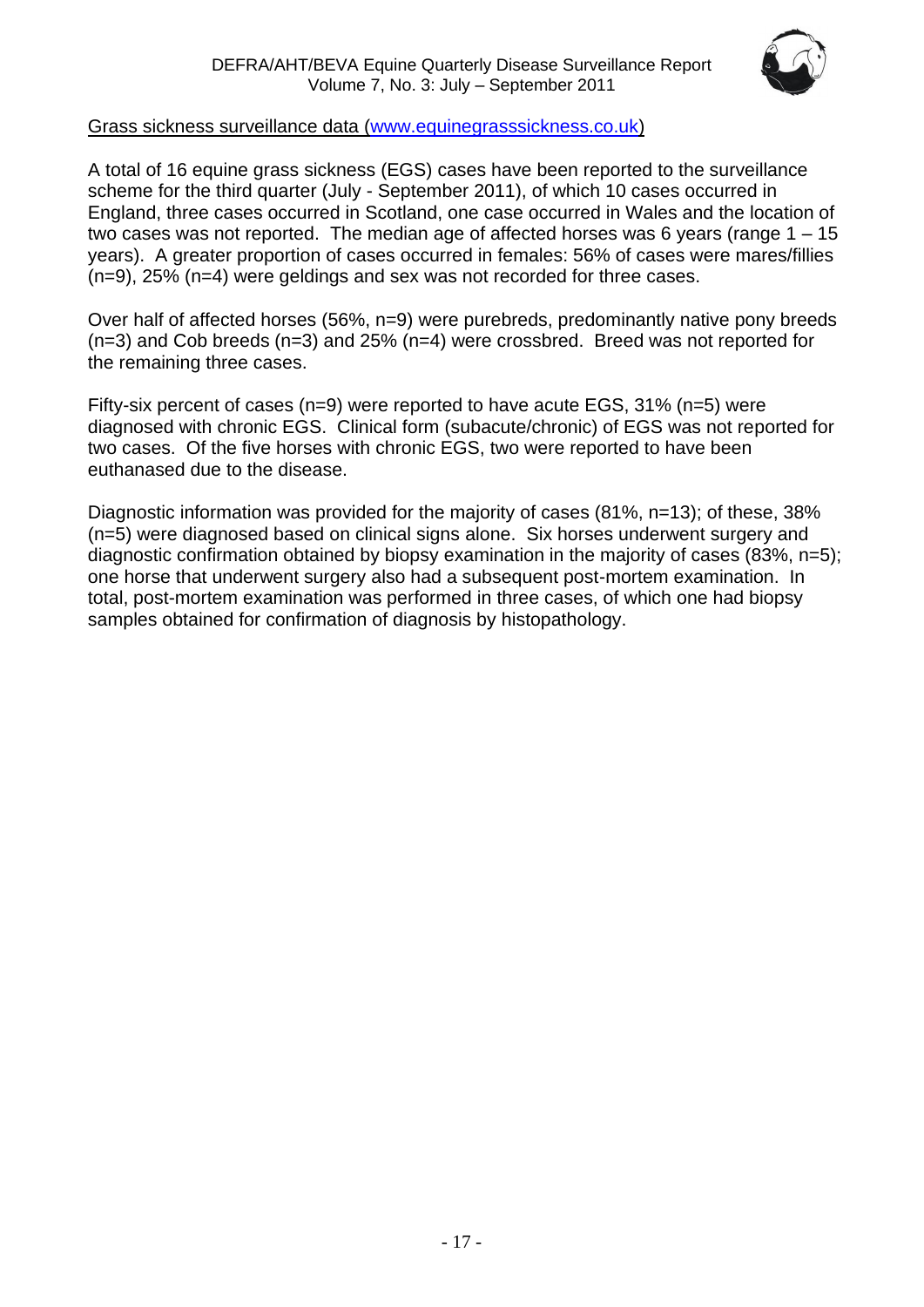

# **Report on Post-mortem Examinations for the Third Quarter 2011**

### <span id="page-17-1"></span><span id="page-17-0"></span>**East Anglia**

*A total of 44 cases were examined including 14 aborted fetuses.*

Of the aborted fetuses examined this quarter, umbilical cord torsion was suspected as the precipitating cause in 11 of 18 cases; and one foetus also showed evidence of placental separation. There was one further case of placental separation and one case of placental insufficiency. One case of septicaemia was identified in a foetus. There were two cases of placental examination in absence of a submitted foetus, following abortion. One of these was identified to have placental separation with a vascular flow anomaly and the second suffered an acute placental necrosis. Finally there were two aborted fetuses in which a cause of death could not be determined.

There was only one case of neonatal death reported in this quarter, associated with sepsis and identified on gross post mortem and histological findings.

Three cases were examined following neurological disease. The first case showed signs of neck pain and revealed Wallerian degeneration; and meningoencephalitis was identified in the second case. The third case involved a racehorse bred in the USA who showed poor performance and progressive neurological deficits. A diagnosis of equine protozoal encephalomyelitis was made.

One horse was examined following gastrointestinal disease where the cause of death was identified to be inflammatory bowel disease.

There were three respiratory cases reported. The first case involved a Shire foal who died from bacterial pneumonia and the second case involved a horse with pulmonary thrombosis. The third case involved a cob who had been found drowned in a lake.

Two cases of neoplasia have been reported and confirmed by histology. The first involved a horse with multisystemic lymphosarcoma which affected the skin, upper respiratory tract and lymph nodes. The second case identified a renal tumour.

The four musculoskeletal cases reported in this quarter include a case of chronic laminitis in an aged pony, a vertebral fracture in a thoroughbred following a fall, a case of degenerative joint disease with uncontrollable pain; and a case of osteomyelitis.

Three cases of hepatic disease were identified. Ragwort toxicity was identified in one case, a second case involving a Shetland pony identified hepatic toxicity with an uncertain cause and finally a case of hepatitis was identified in a horse.

Six Cardiovascular cases were reported. One horse suffered a ruptured aorta and a second suffered an iliac artery rupture following a pelvic fracture. One horse suffered vasculitis and endotoxaemia was identified in three cases.

Other reported cases include a horse with a rectal tear, a horse with peritonitis, an aged pony with laminitis and finally a horse with an undetermined cause of death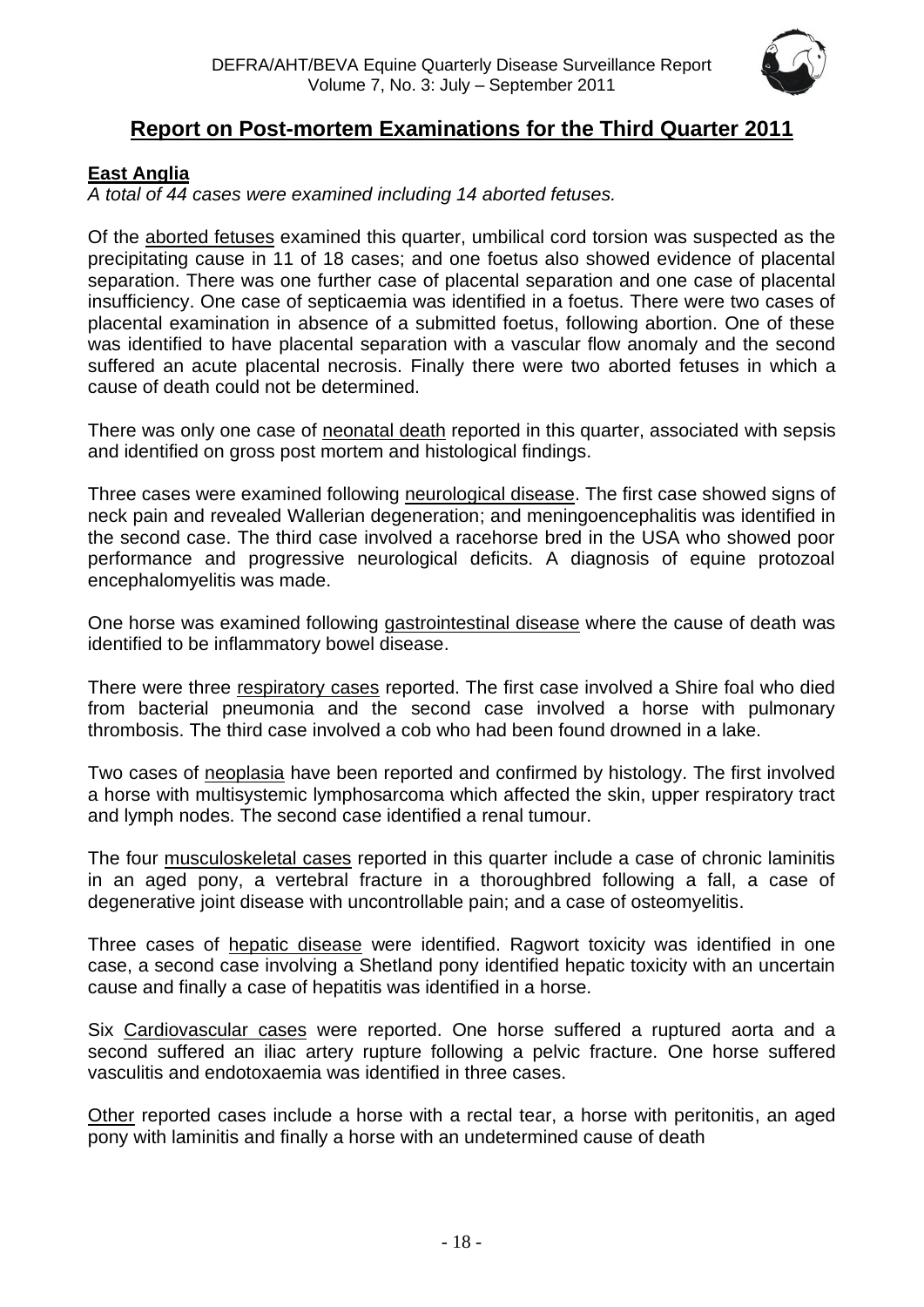

### <span id="page-18-0"></span>**Home Counties**

*Twenty cases were examined in this quarter.*

An aborted foetus was examined and found to have fractured skull and one neonatal death from which Rhodococcus was isolated.

One neurological case was reported in this quarter which was euthanased following ataxia affecting all four limbs.

Eleven cases of gastrointestinal disease were reported. Six horses were euthanased due to colic, and the remaining five cases were euthanased due to equine dysautonomia, septic peritonitis, intestinal perforation, ileo-caecal obstruction caused by *Anoplocephala* and a case of volvulus.

A neoplasia case was reported in which a colonic adenocarcinoma was identified on post mortem.

One respiratory case of fibrinous pleuropneumonia was reported on post mortem and histological examinations, bacterial culture.

A horse with hepatic disease was identified to have chronic fibrotic changes in the liver, consistent with chronic hepatotoxicity which was likely to be pasture related.

Finally three further cases were examined comprising one welfare case in which the cause of death was not identified, one case of yew intoxication and one horse with a ruptured mediastinal artery.

#### <span id="page-18-1"></span>**South West**

*Ten cases were examined in this quarter*.

One donkey was examined following gastrointestinal disease in which ulcerative colitis was identified and a horse with colic was diagnosed with a strangulated small intestine around a benign stromal tumour. The horse developed endotoxaemia after surgical resection of the small intestine.

One case of musculoskeletal disease was reported in a horse. A post-mortem examination revealed cervical arthropathy.

A gross post-mortem examination of a horse with respiratory disease revealed pleuritis and a gross post-mortem of a horse revealed cardiac disease with no definitive cause reported.

One welfare case was reported in which a shot gun wound was identified. Three further cases were also reported. Two cases consisted of donkeys identified to have dental disease and sarcoids respectively; and the third case involved a horse with a splenic abscess.

One other case was reported comprising a donkey with laminitis.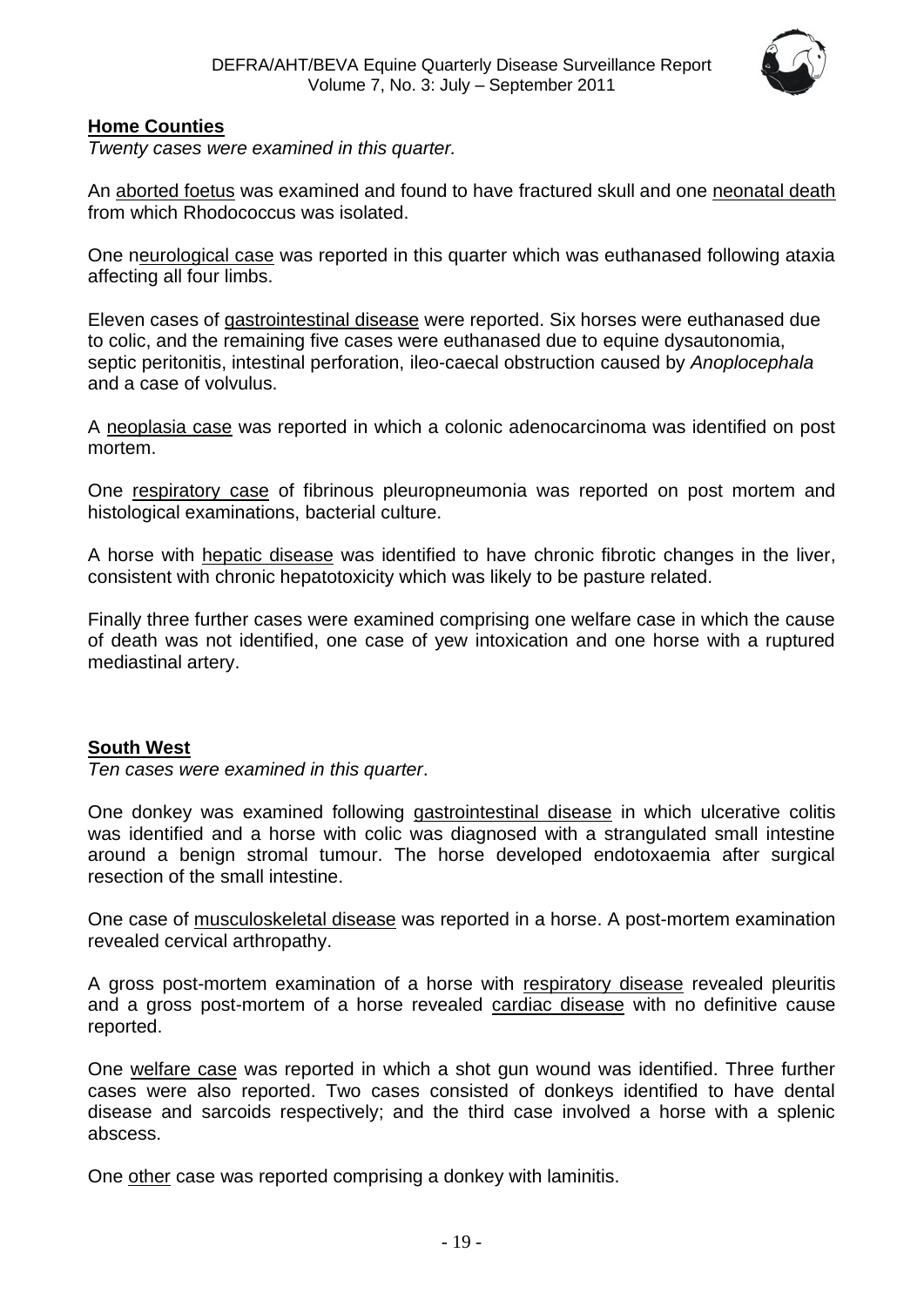

### <span id="page-19-0"></span>**Northern England**

*Four cases were examined in this quarter.*

Two gastrointestinal cases were reported on post mortem examination. The first suffered a gastric rupture and colonic ulceration and perforation was reported in the second case.

One musculoskeletal case was reported which on post mortem identified septic pedal osteitis and septic collateral ligament damage.

One cardiac case was reported which identified mitral valve insufficiency confirmed by ante-mortem ultrasonography and post mortem examination.

### <span id="page-19-1"></span>**West Midlands**

*Two cases were examined in this quarter*.

Post-mortem examination was carried out in one orthopaedic case which revealed a rupture of medial meniscus of stifle with thickening of the ligamentous attachments to the pelvic brim.

The second case was euthanased following a guttural pouch mycosis confirmed by antemortem endoscopy.

### <span id="page-19-2"></span>**Scotland**

No cases were reported this quarter

#### <span id="page-19-3"></span>**Northern Ireland**

*Three post-mortem examinations were examined in this quarter.*

Two gastrointestinal cases were reported. A three year old gelding had fibrinous peritonitis secondary to strangulation of the left ventral colon through an omental perforation. *Clostridium sordellii* was also cultured from neck muscle tissue which had appeared bruised at necropsy. The significance of this was unclear but an association with atypical equine myopathy was noted. The second case involved a three-month-old foal which was submitted for necropsy with a history of colic in which a torsion of the small intestine was diagnosed.

One case of parasitism was reported in which a four-week-old foal was submitted with a history of malaise and joint swelling. Parasitism was the most significant finding with a total worm count of 240,000 *Strongyloides westeri* nematodes in the small intestine; and the joint effusions were aseptic.